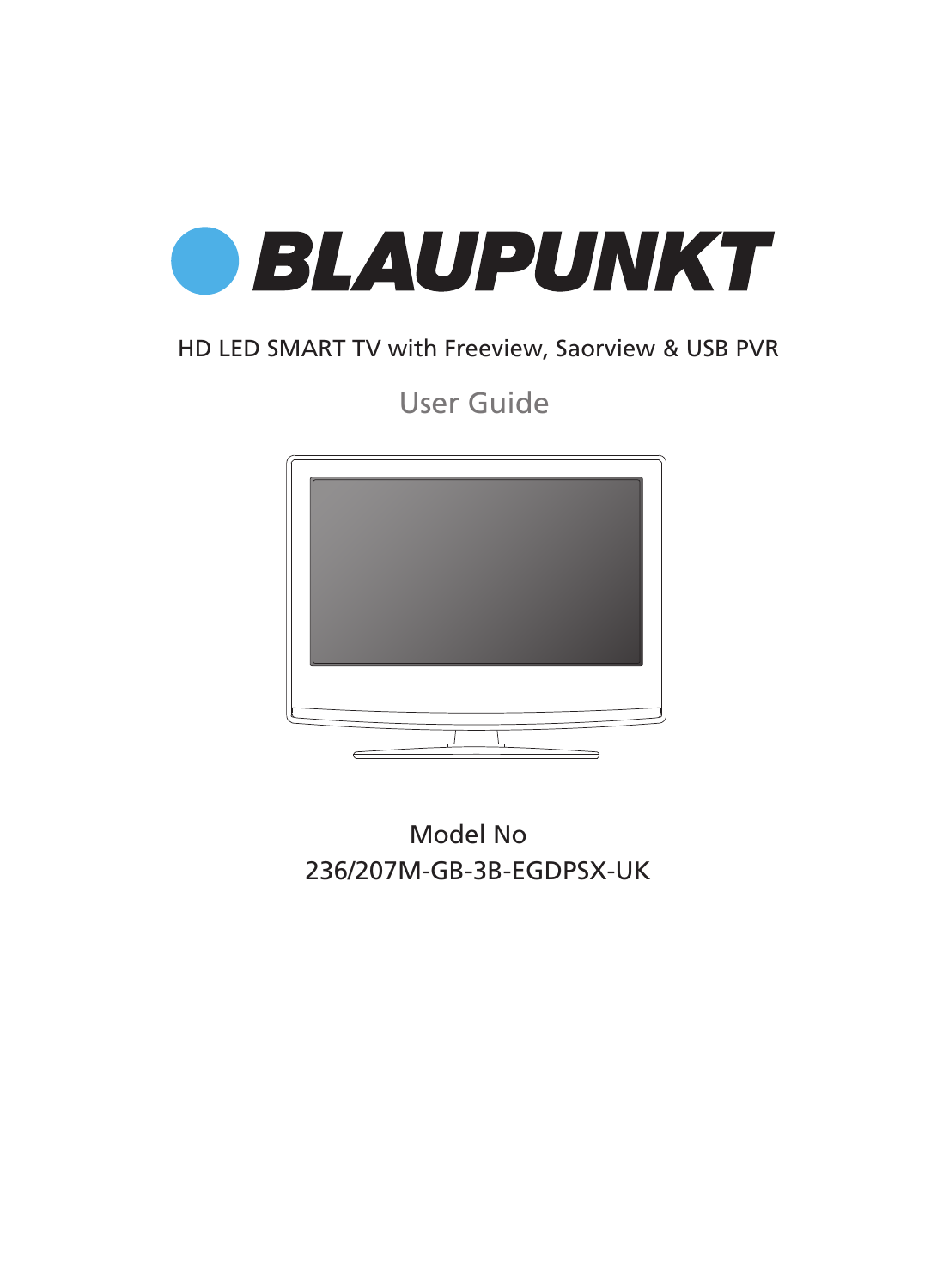## **Important safety instruction**



#### **CAUTION ISK OF ELECTRIC SHOCK DO NOT OPEN**



### **Please read these instructions. All the safety and operating instructions should be read before the appliance is operated.**

### **Warnings**

• This television does not contain any parts that are serviceable by the user. In case of a fault, contact the manufacturer or authorised service department. Exposing the internal parts inside the TV may endanger your life. The manufacturers guarantee does not extend to faults caused by repairs carried out by unauthorised third parties.



To prevent spread of fire. keep candles or other open flames away from this product at all times

• Do not use TV set directly after unpacking. Wait until TV is room temperature before using it. • To reduce the risk of fire, electric shock or damage to the TV, do not expose it to dust, rain or moisture.

Never expose the TV to dripping or splashing and do not place objects filled with liquids on or near the TV. • Do not connect any external devices (DVD player, games console etc) when the TV is switched on. Disconnect both the TV and device from the mains before connecting. Only switch appliances on when the connection process is complete.

Do not place the television in a confined space and do not obstruct the ventilation openings at the rear of the television.

• When installing on a wall, ensure the TV is at least 5cm from the wall for ventilation.

• Always ensure that the TV's ventilation openings are not covered with items such as newspapers, tablecloths, curtains, etc.

Dispose of this television and any components including batteries in an environmentally friendly manner. If in doubt, please contact your local authority for details of recycling.

• Ensure this TV is used in moderate climates only.

• In case of electrostatic discharge (ESD) the TV may display incorrect functions. In such case, switch the TV off and switch the TV back on. The TV will work normally.

### **WARNING: Never place a television set on an unstable location. A television set may fall, causing serious personal injury or death. Many injuries, particularly to children, can be avoided by taking simple precautions such as:**

Use cabinets or stands recommended by the manufacturer of the television set.

• Only use furniture that can safely support the television set.

• Ensure the television set is not overhanging the edge of the supporting furniture.

Do not place the television set on tall furniture (for example, cupboards or bookcases) without anchoring both the furniture and the television set to a suitable support.

• Do not place the television set on cloth or other materials that may be located between the television set and supporting furniture.

• Please educate children about the dangers of climbing on furniture to reach the television set or its controls.

• If your existing television set is being retained and relocated, the same considerations as above should be applied.

### **Safety**

• For your safety, this appliance is fitted with a fused 3 pin mains plug. Should the fuse need to be replaced, ensure that any replacement is of the same amperage and approved with the BSI mark.

• Never try and replace the mains plug unless you have adequate qualifications and are legally authorised to do so. In the event that a replacement mains cable is required, contact the manufacturer for a suitable replacement.

Never use the television if it is damaged in any way.

• Always place the television on a flat level surface avoiding anywhere which may be subject to strong vibration.

• The ideal distance to watch the television is approximately five times the length of the diagonal measurements of the TV screen.

• Ensure the television is not placed on top of the power cable as the weight of the television may damage the cable and cause a safety hazard.

• Never place mobile phones, speakers or any other device which may cause magnetic or radio interference, near the television. If interference is apparent, move the device causing the interference away from the television.

To disconnect the set from the mains, remove the mains plug from the socket.

• Ensure that the mains plug is always easily accessible.

### **WARNING: Excessive noise when using earphones and headphones can cause loss of hearing.**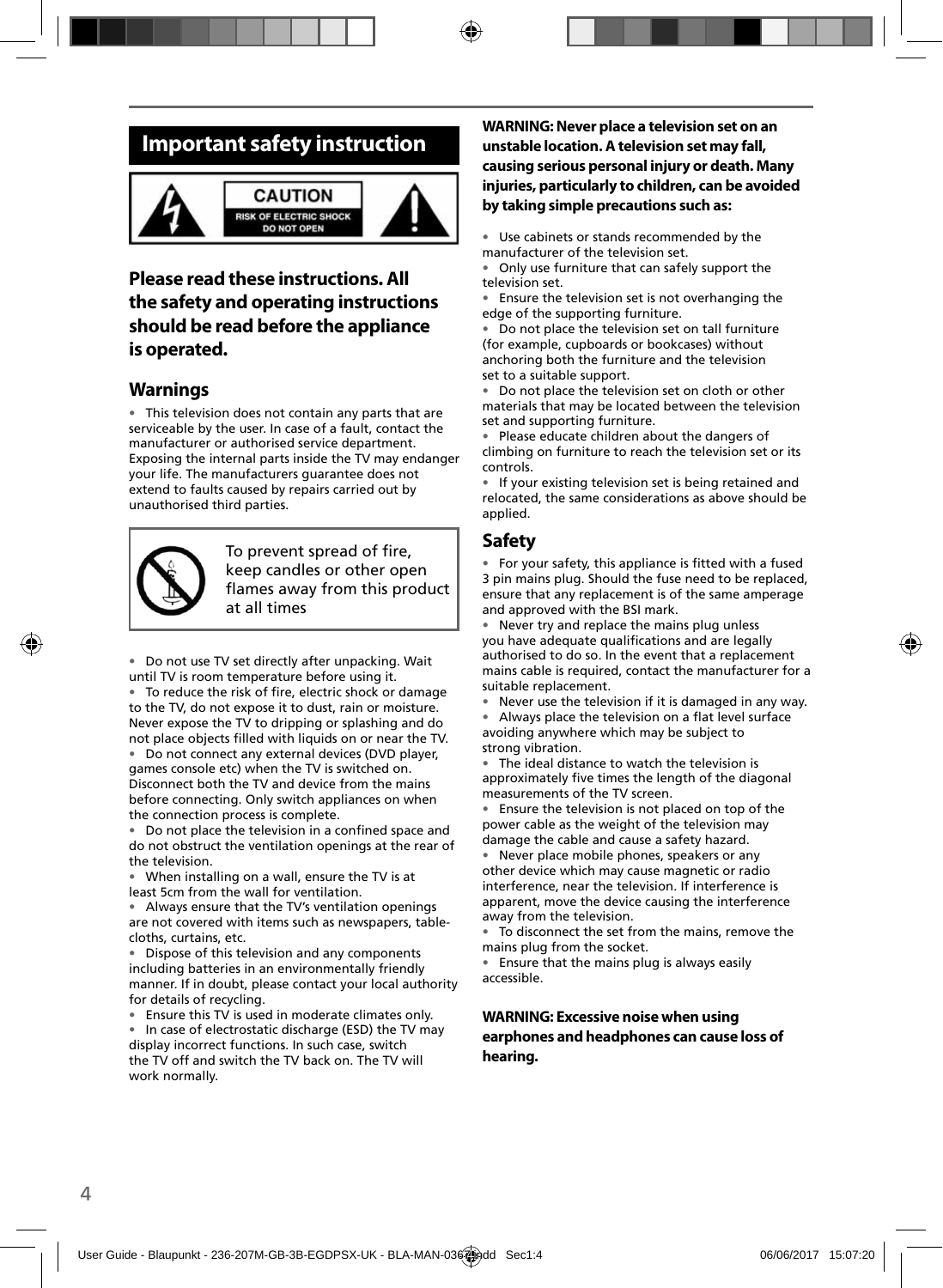## **Important safety instruction**



### **Maintenance**

• To clean your TV, wipe with a soft, dry cloth. If the surfaces are extremely dirty, use a soft cloth dipped in a soap and water solution or a weak detergent solution.

Never use alcohol, paint thinner or benzene to clean this unit.

• Before using a chemically treated cloth, read the instructions that came with the cloth carefully.

### **CAUTION: If water or other liquid enters the television through the display panel surface, a malfunction may occur.**



### **Packaging**

The safest way to transport your item is in the original box/packaging - please save your packaging for this.

• You will need the original box/packaging in the event of warranty/service repair or support. We are unable to carry out warranty/service if you are unable to package the item correctly.

### **Important information regarding use of video games, computers, captions or other fi xed image displays**

The extended use of fixed image program material can cause a permanent "shadow image" on the LCD/LED panel, also known as "screen burn".

This "shadow image" can appear in the background during normal viewing. This type of irreversible LCD/ LED panel deterioration can be limited by observing the following steps:

1. Reduce the brightness/contrast setting to a minimum suitable viewing level.

2. Do not display the fixed image for extended periods of time.

3. Turn the power off when not in use.

Examples of images that are more likely to cause "screen burn" are as follows (this is not an exhaustive list):

• TV channel logos: e.g. shopping channel logos and pricing displays - especially if they are bright and stationary. Moving or low-contrast graphics are less likely to cause ageing of the screen.

Time displays.

Teletext: Do not view a stationary page for a long period of time

• TV/DVD menus: e.g. listings of DVD disc content.

• Pause mode: Do not leave the TV in pause mode for long periods of time, e.g. when watching DVDs or videos.

**Important: Once 'shadow image/screen burn' occurs, it will never disappear and is not repairable under warranty.**

### **How do I dispose of this product?**

**UK:** Waste electrical products should not be disposed of with household waste. Please dispose of the product at a designated collection point for recycling of WEEE. For your nearest facilities, please see www.recycle-more.co.uk or in store for details.



**ROI:** Waste electrical products should not be disposed of with household waste. Separate disposal facilities exist. Check with your local authority or retailer for recycling advice.



### **Batteries**

• Do not expose batteries to high temperatures, excessive heat, prolonged sunshine or fire as this may cause leakage, explosion or ignition.

Observe the correct polarity when inserting batteries. • Do not use different types of batteries together or mix old and new batteries.

• Dispose of batteries in an environmentally friendly way.

• Certain regions may regulate the disposal of batteries. Please consult your local authority.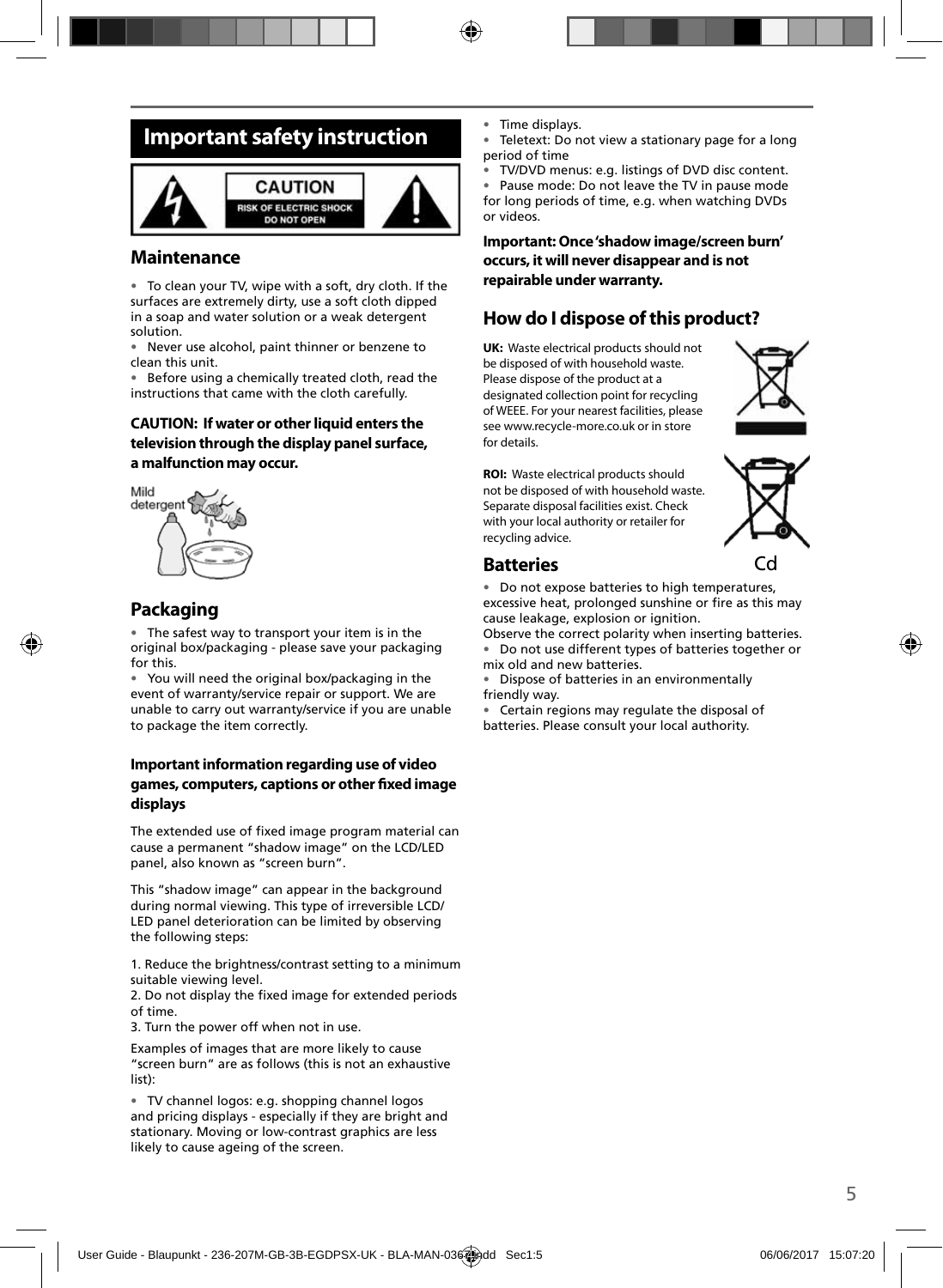## **Trademarks**

### HOMI

The terms HDMI and HDMI High-Definition Multimedia Interface, and the HDMI Logo are trademarks or registered trademarks of HDMI Licensing, LLC in the United States and other countries.

#### **HDTV**

The "HD TV" Logo is a trademark of DIGITALEUROPE.

#### **DVB**

The DVB logo is the registered trademark of the Digital Video Broadcasting (DVB) project.



Manufactured under license from Dolby Laboratories. Dolby, Dolby Audio and the double-D symbol are trademarks of Dolby Laboratories.



The "CI plus" Logo is a trademark of CI Plus LLP.

#### **Youtube**

YouTube and the YouTube logo are trademarks of Google Inc.

#### **FREEVIEW HD**

The FREEVIEW HD words and logos are trade marks of DTV Services LTD. © DTV Services Ltd.

#### **SAORVIEW**

SAORVIEW is a registered trademark owned by RTÉ.

#### **Miracast**

Wi-Fi CERTIFIED Miracast and Miracast are trademarks of Wi-Fi Alliance.

#### **DLNA**

DLNA, the DLNA Logo and DLNA CERTIFIED are trademarks, service marks, or certification marks of the Digital Living Network Alliance.



For DTS patents, see http://patents.dts.com. Manufactured under license from DTS Licensing Limited. DTS, the Symbol, & DTS and the Symbol together are registered trademarks. DTS TruSurround is a trademark of DTS, Inc. © DTS, Inc. All Rights Reserved.

#### **CE Statement:**

Hereby, Universal Media Corporation l.t.d. declares that this LED TV is in compliance with the essential requirements and other relevant provisions of Directive 1999/5/EC.



CLASS 1<br>LASER PRODUCT

This caution label is located on the rear panel of the unit

THIS UNIT IS A CLASS 1 LASER PRODUCT. THIS UNIT USES A VISIBLE LASER BEAM WHICH COULD CAUSE HAZARDOUS RADIATION EXPOSURE IF DIRECTED. BE SURE TO OPERATE THE PLAYER CORRECTLY AS INSTRUCTED. WHEN THIS UNIT IS PLUGGED INTO THE WALL OUTLET, DO NOT PLACE YOUR EYES CLOSE TO THE OPENINGS TO LOOK INTO THE INSIDE OF THIS UNIT. USE OF CONTROLS OR ADJUSTMENTS OR PERFORMANCE OF PROCEDURES OTHER THAN THOSE SPECIFIED HEREIN MAY RESULT IN HAZARDOUS RADIATION EXPOSURE.

DO NOT OPEN COVERS AND DO NOT REPAIR YOURSELF. REFER SERVICING TO QUALIFIED PERSONNEL.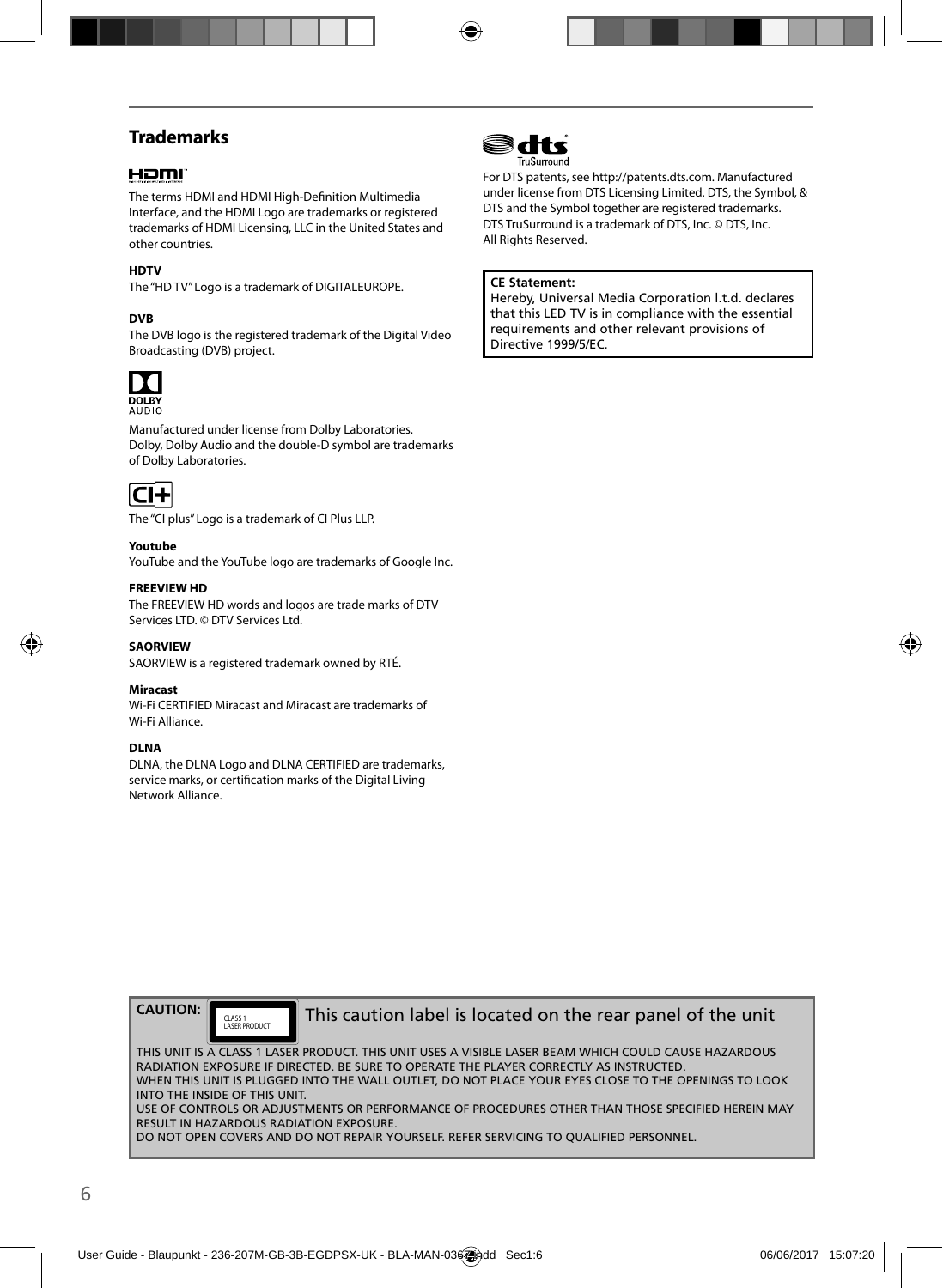# **CONTENTS**

| Using your TV with a Sky digital set top box33 |  |
|------------------------------------------------|--|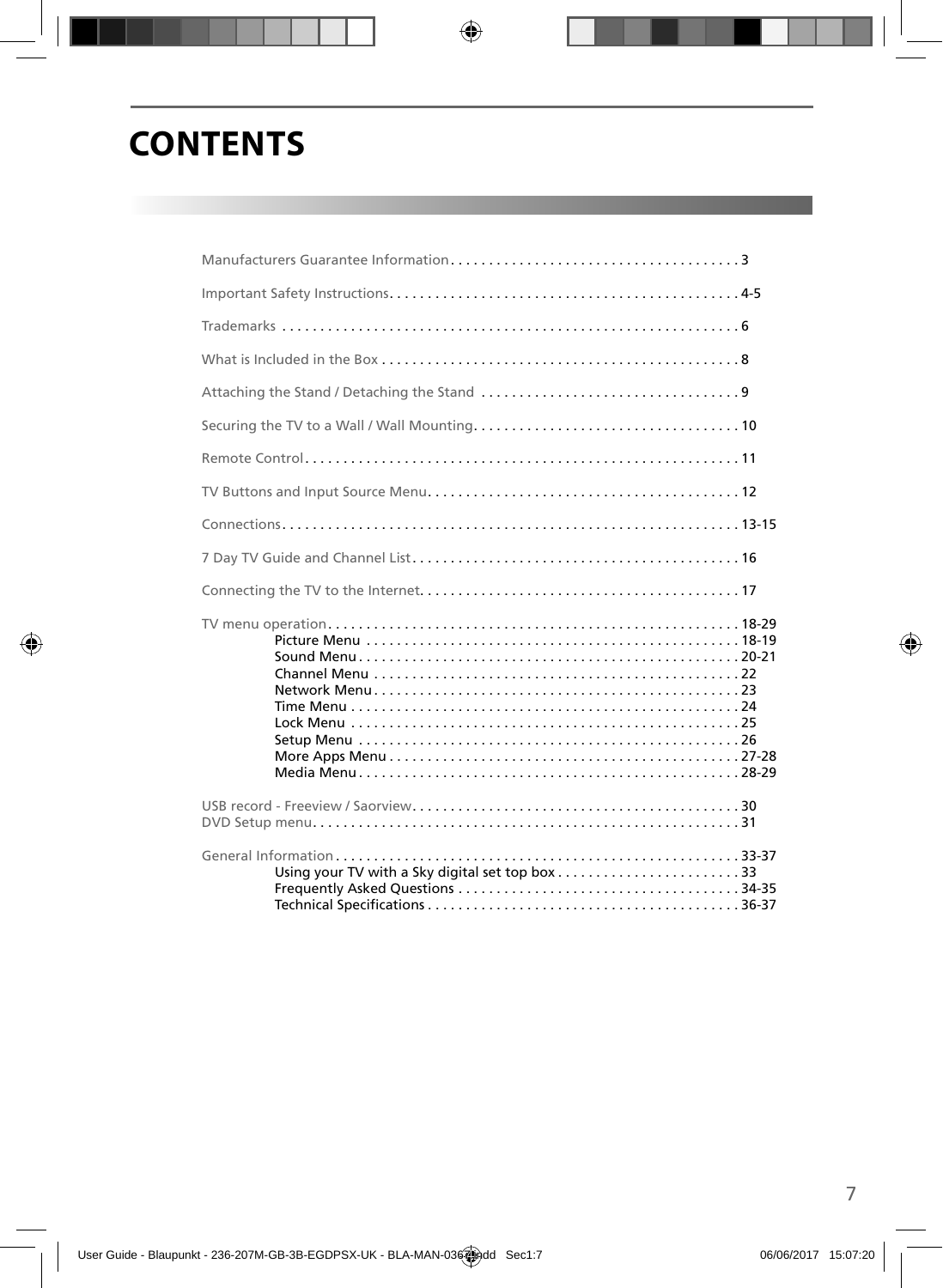# **WHAT IS INCLUDED IN THE BOX**

### Accessories

Included with this TV are the following accessories

#### 1 x User Guide



### 1 x Quick Start Guide



### 1 x TV



1 x RF Cable



### 1 x Remote Control and 2 x AAA Batteries



1 x Mini Component / YPbPr



1 x Mini AV / Composite cable



1 x Stand Installation Pack (Includes stand base, stand neck & screws)



Please save your box/packaging as you will need this in the event of warranty/service repair or support. We are unable to carry out warranty/service if you are unable to package it correctly. The safest way to package your item in the event of warranty/service repair is in it's original box/packaging.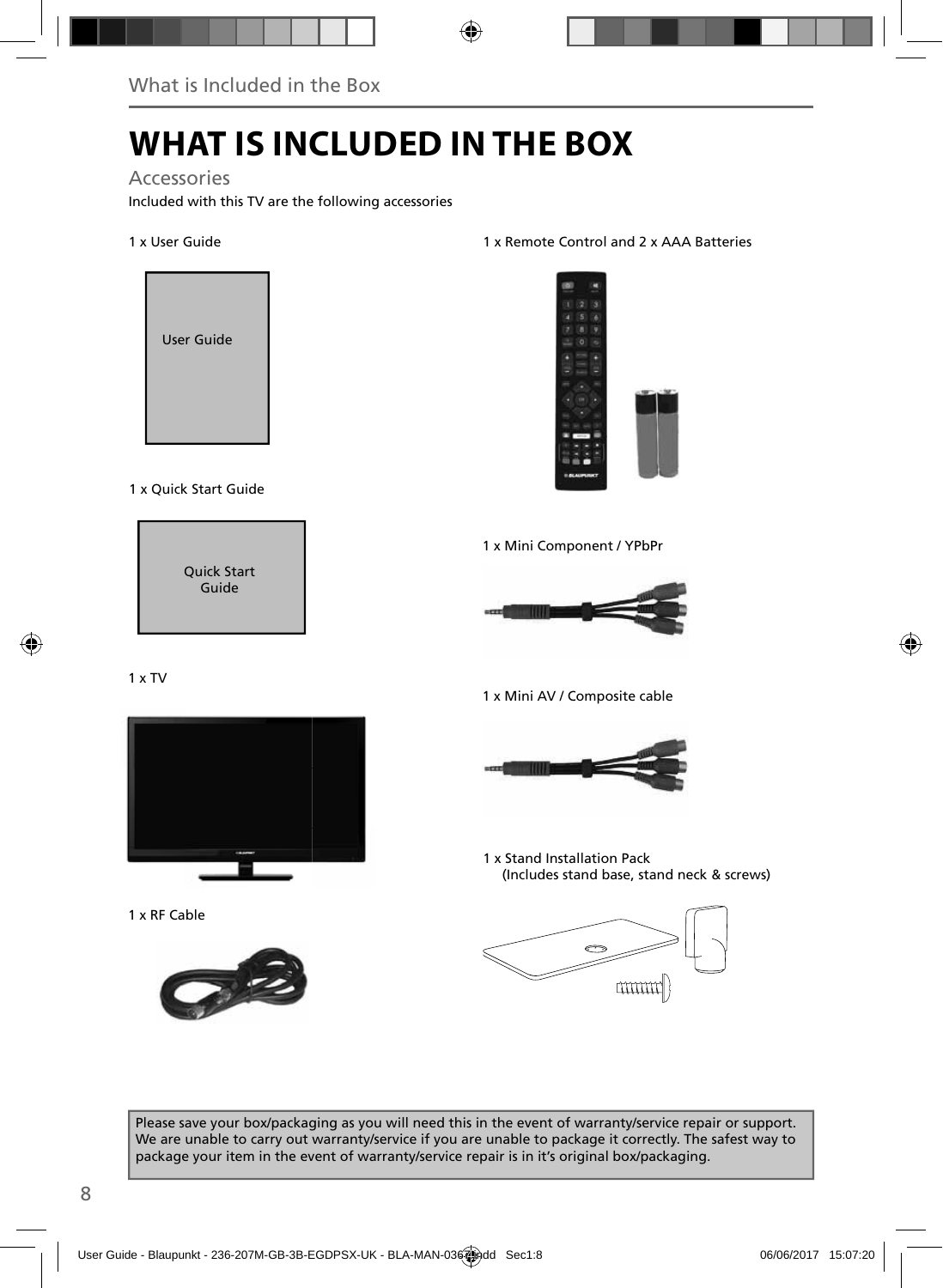# **ATTACHING/DETACHING THE STAND**

## Attaching the stand

To complete the stand installation you will require a cross head screw driver

There are two types of screws provided as shown below.



Used for attaching the stand neck to the TV (fig.1)

**3 x** M (4x12)  $\begin{bmatrix} 3 & 4 & 8 \end{bmatrix}$  (4x12)

Used for attaching the stand base to the stand neck (fig.3)



(fig.1) Attach the stand neck to the rear of the TV set using the 3 x M(4x12) screws provided.

4 x ST (4x12)



(fig.2) Peel off the protective plastic cover then attach the stand base to the stand neck.



**a)** Ensure the cross head screw driver tip fits correctly into the head of the screw and that it is not too big or small.

**b)** Screw in all screws individually and partially before tightening all of the screws fully.

**c)** If they become very tight try loosening them slightly and then re-tightening them once again as this will continue the process of creating the thread for the screws

(fig.3) Secure the base to the neck by using the 4 x ST (4x12) screws provided.

### Detaching the stand

3

Remove the screws highlighted then remove the stand base and neck from the rear of the TV set.

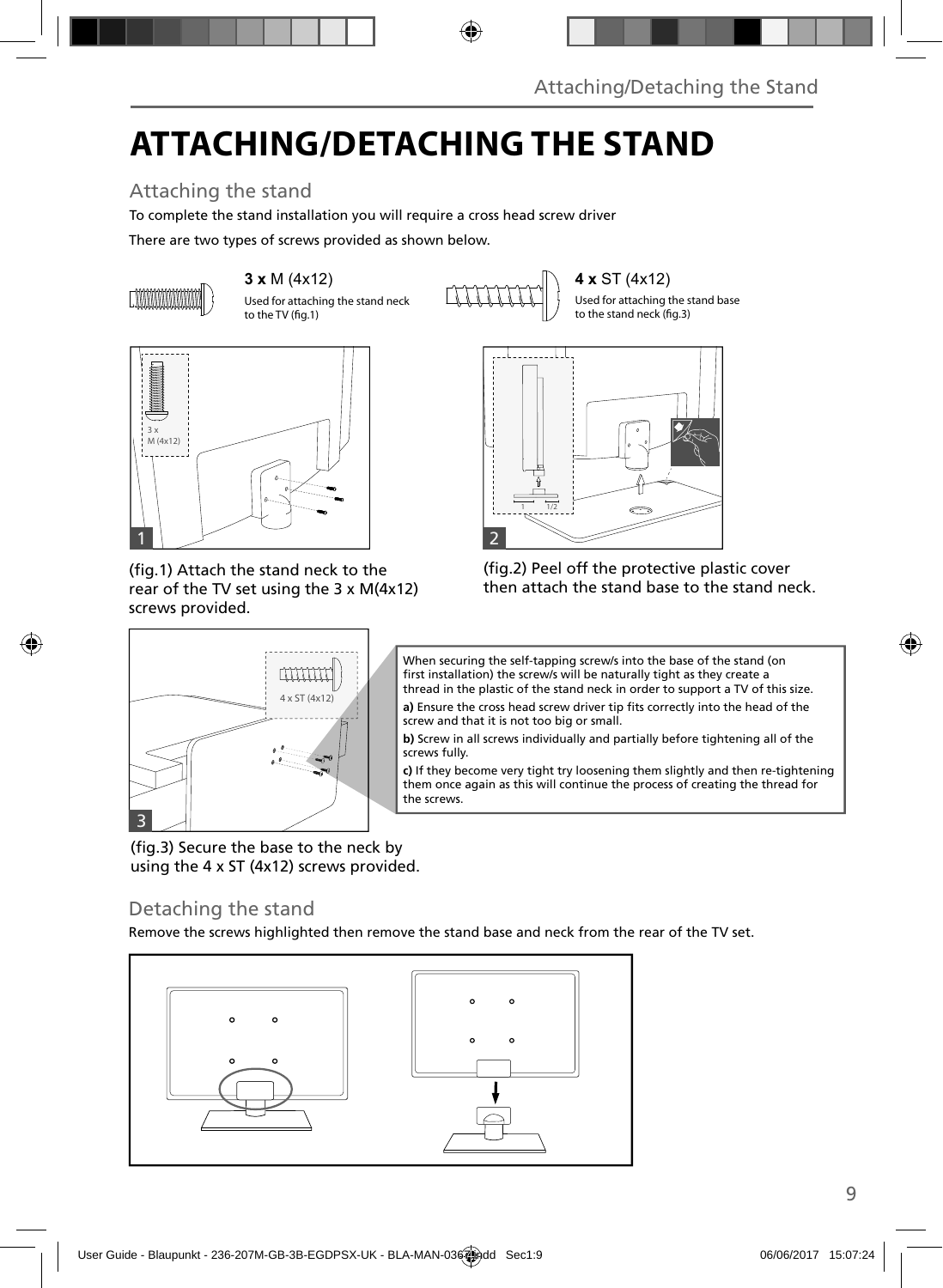# **SECURING THE TV TO A WALL**

### Securing the TV to a wall with anti-tip straps

For maximum security in the home when using a TV with its stand anti-tip straps should be fitted. These are available from supermarket websites and other websites and are an easy, inexpensive and effective way of ensuring your TV stays safely upright. Straps are designed to be attached to the rear of the TV and then tethered to the wall or the furniture the TV is stood on.

#### Note - Please ensure that children do not climb on the TV set.

**A)** Using one or both of the top wall-mounting holes and screws (the screws are already supplied in the wall mounting holes) fasten one end of the fastening cord/s to the TV.



**B)** Secure the other end of the fastening cord/s to your wall. (you will need screws/fixings suitable for your wall type - available separately from most DIY stores).



The Royal Society for the Prevention of Accidents is urging people to take care with flat-screen televisions. RoSPA stated in 2010 that "Toddlers are particularly at risk of pulling flat-screen televisions on to

themselves. They are unsteady on their feet and are attracted by colourful television images." The risk is increased as televisions become lighter.

### Wall Mounting

IMPORTANT - Before drilling any holes in the wall ensure you are not drilling where there could be any electrical wires, water or gas pipes.



1) Remove the four screws highlighted that are supplied in the wall mounting holes.

2) The wall mount can now be easily attached to the mounting holes on the rear of the TV.

For VESA wall mounting information please refer to the Technical Specification page.

For optimum viewing, if wall mounting the TV higher than eye level, the TV should be tilted downwards so that the TV's screen is 'face on'. See fig 1 and 2.



Important – If wall mounting this TV, only use the screws already provided in the wall mounting holes. Using other screws which are longer could cause irreparable damage to internal parts. When using a wall bracket, please ensure the screws in the back of the TV set are not over tightened.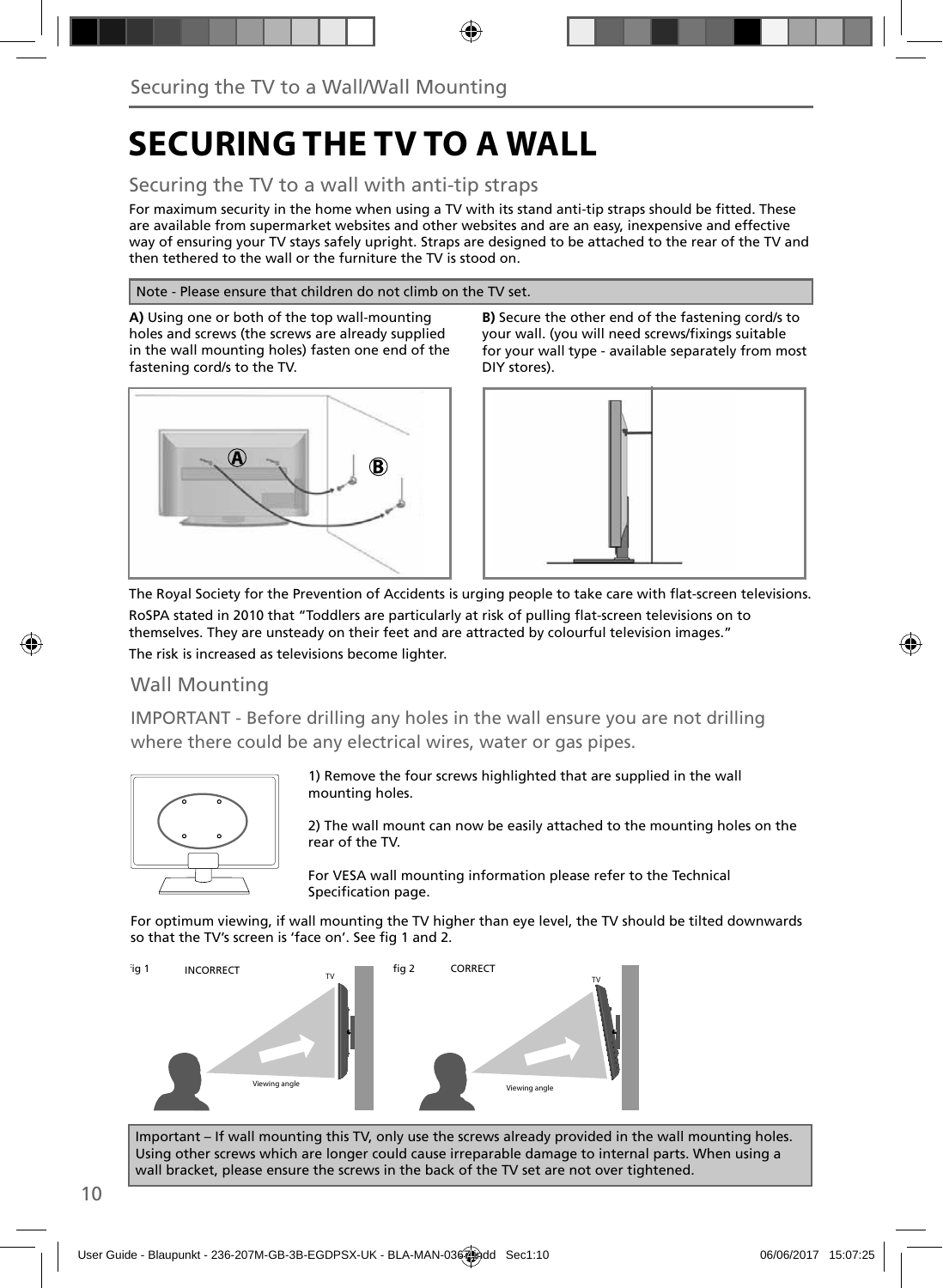# **REMOTE CONTROL**

| Key |                                                                                                           |                |               |                         |        |
|-----|-----------------------------------------------------------------------------------------------------------|----------------|---------------|-------------------------|--------|
| (റ) | For models with integrated DVD players.                                                                   |                |               |                         |        |
| ▷   | For models with PVR Function.                                                                             |                |               |                         |        |
| D   | For models with USB Playback.                                                                             |                |               |                         |        |
| A   | For models with 3D functions.                                                                             |                | $\mathcal{C}$ |                         |        |
|     |                                                                                                           |                | ON/OFF        |                         | MUTE   |
|     | ON/OFF - Switch on the TV when in standby or vice versa.                                                  |                |               |                         |        |
|     | <b>MUTE</b> - Mute the sound or vice versa.                                                               |                |               |                         |        |
|     |                                                                                                           | $\overline{2}$ |               |                         | 3      |
|     | NUMBER BUTTONS - 0-9 to select a TV channel directly.                                                     |                |               |                         |        |
|     | TV GUIDE - Opens the 7 day TV guide (digital TV mode).                                                    |                |               |                         |        |
|     | $\mathbb{C}$ - To return to the previous channel viewed.                                                  |                | 4             | 5                       | 6      |
|     |                                                                                                           |                |               |                         |        |
|     | VOL (+/-) - To increase/decrease the sound level.                                                         |                |               | 8                       | 9      |
|     | <b>PICTURE</b> - Scrolls through picture mode options.                                                    |                |               |                         |        |
|     | SOUND- Scrolls through sound mode options.                                                                |                |               |                         |        |
|     | <b>SOURCE</b> - To display the input/source menu.                                                         |                | <b>TV</b>     |                         | ආ      |
|     | $CH (+/-)$ - To increase or decrease the channel being watched.                                           |                | <b>GUIDE</b>  |                         |        |
|     | MENU - To display OSD menu.                                                                               |                |               |                         |        |
|     | <b>EXIT</b> - To exit all menus.<br>(A/v/4/b/ OK) - Allows you to navigate the on-screen menus and adjust | 3              | ¢             | <b>PICTURE</b>          |        |
|     | the system settings to your preference.                                                                   |                |               |                         |        |
|     | <b>BACK</b> - To go back a previous step.                                                                 |                |               | SOUND                   |        |
|     | FAV - To display favourites menu.                                                                         |                | VOL           |                         | CН     |
|     |                                                                                                           |                |               | SOURCE                  |        |
|     | <b>INFO</b> - Press once for now/next channel information.                                                |                |               |                         |        |
|     | - Press twice for information about the current programme.                                                |                | <b>MENU</b>   |                         | EXIT   |
|     | TEXT - To enter/exit Text.                                                                                |                |               | ↗                       |        |
|     | <b>SUBTITLE</b> - To switch the dialogue at the bottom of the screen (on/off).                            |                |               |                         |        |
|     | TV - To switch to Digital Channels.                                                                       |                |               |                         |        |
|     | YOUTUBE - Access the Youtube App.                                                                         |                |               | OK                      | Þ      |
|     | NETFLIX - Access the Netflix App.                                                                         |                |               |                         |        |
|     | <b>SMART</b> - Access the Blaupunkt Smart Portal.<br>RECORD - Access the USB record function.             |                |               |                         |        |
|     | REC LIST - Opens the list of what has been previously recorded.                                           |                | BACK          |                         | FAV    |
|     | <b>44</b> - To restart the current chapter                                                                |                |               |                         |        |
|     | M-To advance forward to the next chapter                                                                  | $\overline{4}$ | INFO          | TEXT<br><b>SUBTITLE</b> | TV.    |
|     | ■/▲- To stop the playback/Eject Disc                                                                      |                |               |                         | SMART  |
| య⊜⊏ | (To EJECT the disc press/hold the ■▲ button for 4 seconds)                                                |                |               |                         |        |
|     | 44 - To play in fast rewind mode                                                                          |                |               | NETFLIX                 |        |
|     | > - To play in fast forward mode                                                                          |                |               |                         |        |
|     | MI-To play/pause                                                                                          |                |               | н<br>Е                  |        |
|     | ⊙ GOTO - To go to a specific chapter.                                                                     |                | <b>RECUST</b> |                         | Ы      |
|     | $\triangleright$ A-B - Press once to set point, press a second time to return to point.                   |                | GOTO          | K<br>D<br>A-B<br>3D     | REPEAT |
|     | A @ ANGLE/3D - Select different angle of DVD.                                                             |                |               |                         |        |
|     | $\triangleright$ REPEAT - To repeat playback.                                                             |                |               |                         |        |
|     |                                                                                                           |                |               |                         |        |
|     |                                                                                                           |                |               | <b>BLAUPUNKT</b>        |        |
|     |                                                                                                           |                |               |                         |        |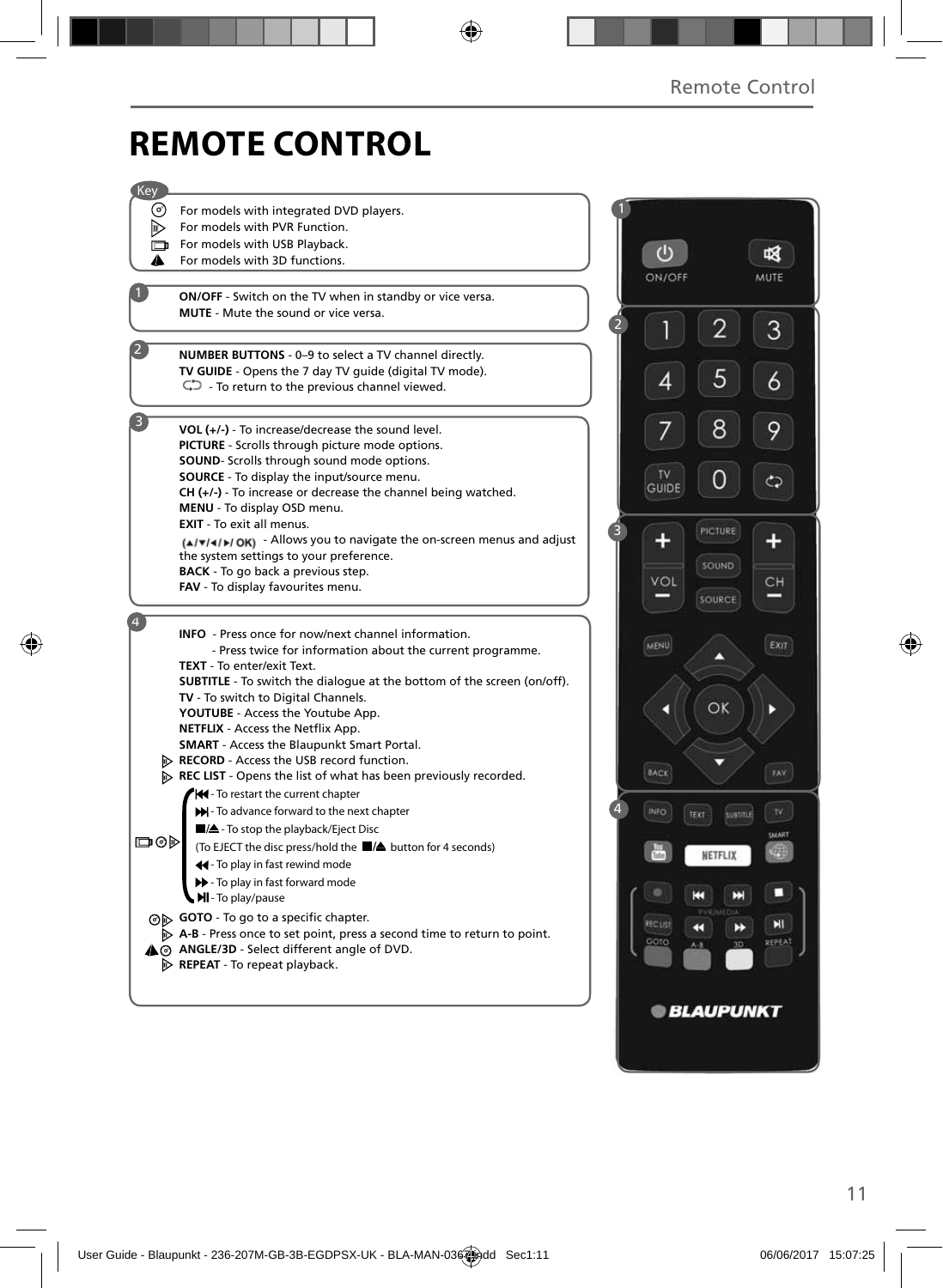# **TV BUTTONS AND INPUT SOURCE MENU**

**This information is for models with built in DVD players**



#### Stop/Eject Disc 1

- 2 Play/Pause Disc
- Volume up and menu right 3
- Volume down and menu left 4
- 5 Programme/Channel up and menu up
- Programme/Channel down and menu down 6
- Displays Menu/OSD 7
- Displays the input source menu 8
- 9 Standby Power On/Off

### Choosing Mode Input/Source

To switch between the different input/ connections.

For further information on input/connections please view 'Connections' pages.

A) Using the buttons on the remote control:

1) Press [SOURCE] - The source menu will appear. 2) Press [<] or [>] to select the input you require. 3) Press [OK].

- B) Using the buttons on the Television:
- 1) Press [SOURCE].

2) Scroll left/right using the VOL+/VOL- buttons to select the input source you require.

3) Press [SOURCE] to change input source to the one selected.



Example of Source menu depending on the TV model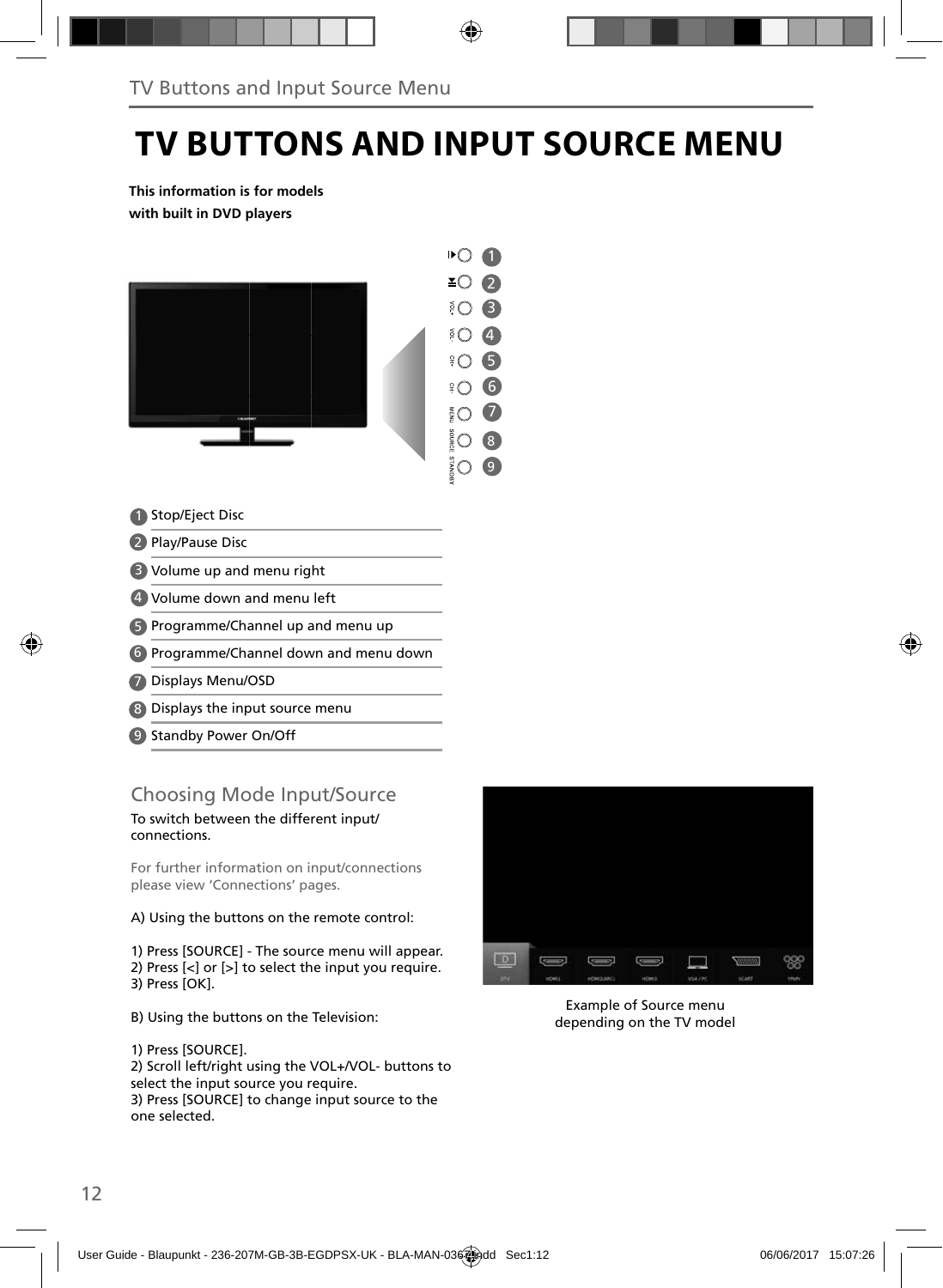|                           | UNNEL I IUNJ          |                           |                  |                                        |            |                                                                                                                 |                         |  |
|---------------------------|-----------------------|---------------------------|------------------|----------------------------------------|------------|-----------------------------------------------------------------------------------------------------------------|-------------------------|--|
|                           | ARC                   | <b>JANANA</b>             | $_{\odot}$       | Ю<br>7                                 |            | hPr<br>O<br>F<br>M<br>CI CARD<br>$\mathbb{O}^{\frac{2}{5}}_{\tilde{\varsigma}}$<br>EARPHONE<br>ြ<br>(2.0)<br>SB | k.<br>O<br>❻<br>A       |  |
| <b>ETHERNET</b><br>Δ<br>A | HOMI 1<br>ß           | <b>SCART</b>              | <b>RFIN</b><br>D | DIGITAL<br>AUDIO OUT<br><b>OPTICAL</b> |            |                                                                                                                 |                         |  |
|                           | Ethernet/LAN*         | <b>Network Connection</b> |                  | $\bullet$                              | 2 x USB    |                                                                                                                 | USB port                |  |
| 8                         | HDMI 1 (ARC)          | HDMI input                |                  | $\bf \Phi$                             | Earphone   |                                                                                                                 | Earphone Input          |  |
| $\bullet$                 | <b>SCART</b>          | <b>SCART input</b>        |                  | O                                      | CI CARD IN |                                                                                                                 | Common Interface module |  |
| $\bullet$                 | RF IN                 | RF / TV Aerial Input      |                  | O                                      | AV IN      |                                                                                                                 | Audio/Video Input       |  |
| $\bullet$                 | Optical Digital Audio | Digital Audio output      |                  | $\mathbf{C}$                           | YPbPr      |                                                                                                                 | HD input (Ypbpr)        |  |
| a                         | HDMI 2 (MHL)          | HDMI input                |                  |                                        |            |                                                                                                                 |                         |  |

\* The Ethernet/LAN port is used for Freeview HD services and smart functions.

**CONNECTIONS** 

\*\* **HDMI 2 (MHL Port) -** MHL is a wired solution that allows you to access the media from your phone or tablet onto the big screen in the highest quality.

By connecting an MHL cable (sold separately) from your mobile device and into your TV you can playback all your videos, games and photographs directly onto your TV.

MHL simply mirrors the screen of your mobile device so will work with all applications, whilst connected it will also charge your device too.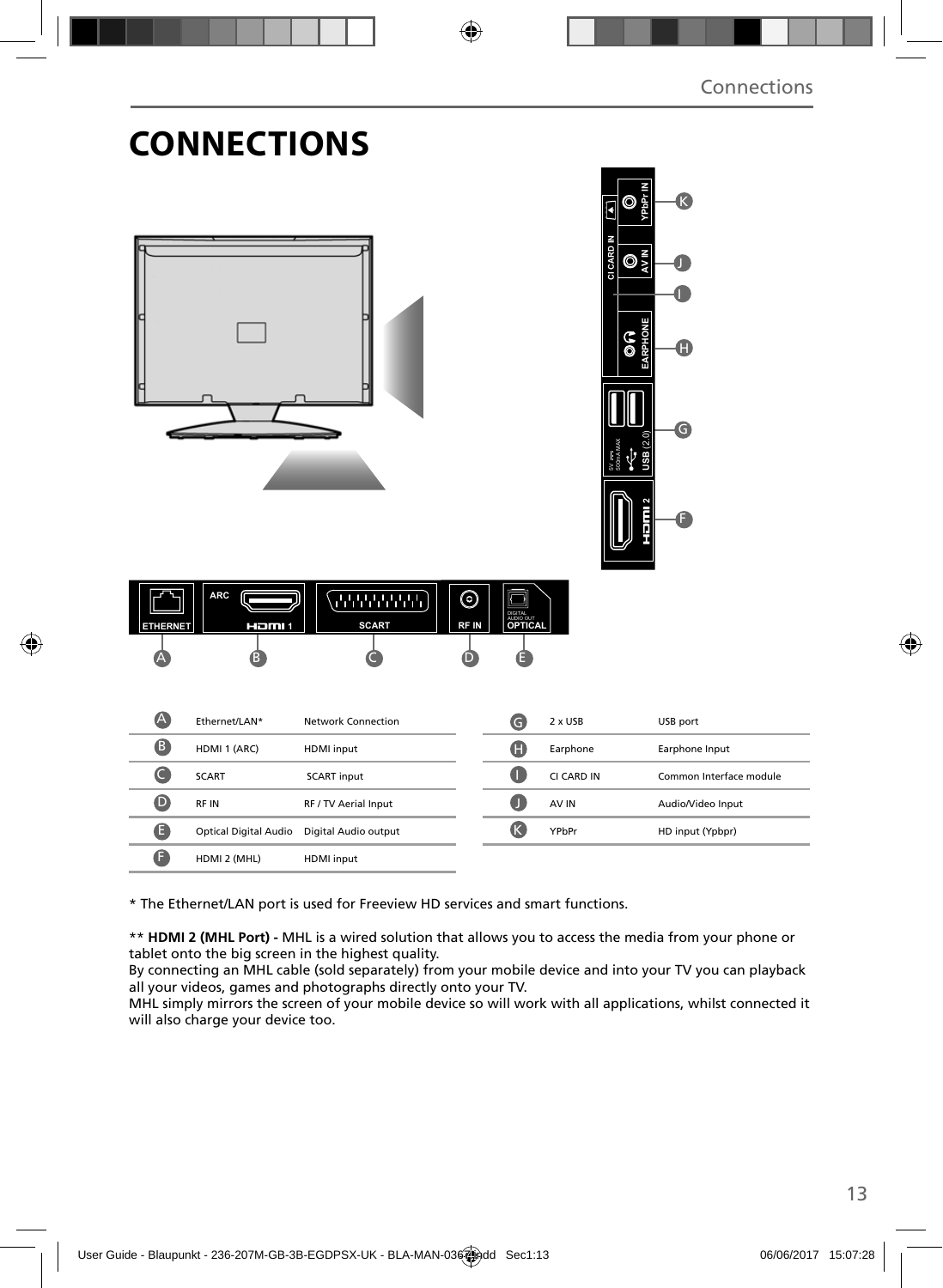# **CONNECTIONS**

Note: Connecting cables are shown for example only and may not be included. Please check 'What Is Included In The Box' page.

## Connecting to a device with Composite AV/Video output

TV Source should be set to Composite/AV



## Connecting to a device with SCART output

TV source should be set to SCART



## Connecting to a device with HDMI output

A HDMI cable can output both video and audio and enables you to enjoy digital-quality video and audio with minimal loss of quality.

TV Source should be set to the corresponding HDMI port (HDMI 1, HDMI 2 etc)



**HDMI 2 (MHL Port) -** MHL is a wired solution that allows you to access the media from your phone or tablet onto the big screen in the highest quality.

By connecting an MHL cable (sold separately) from your mobile device and into your TV you can playback all your videos, games and photographs directly onto your TV.

MHL simply mirrors the screen of your mobile device so will work with all applications, whilst connected it will also charge your device too.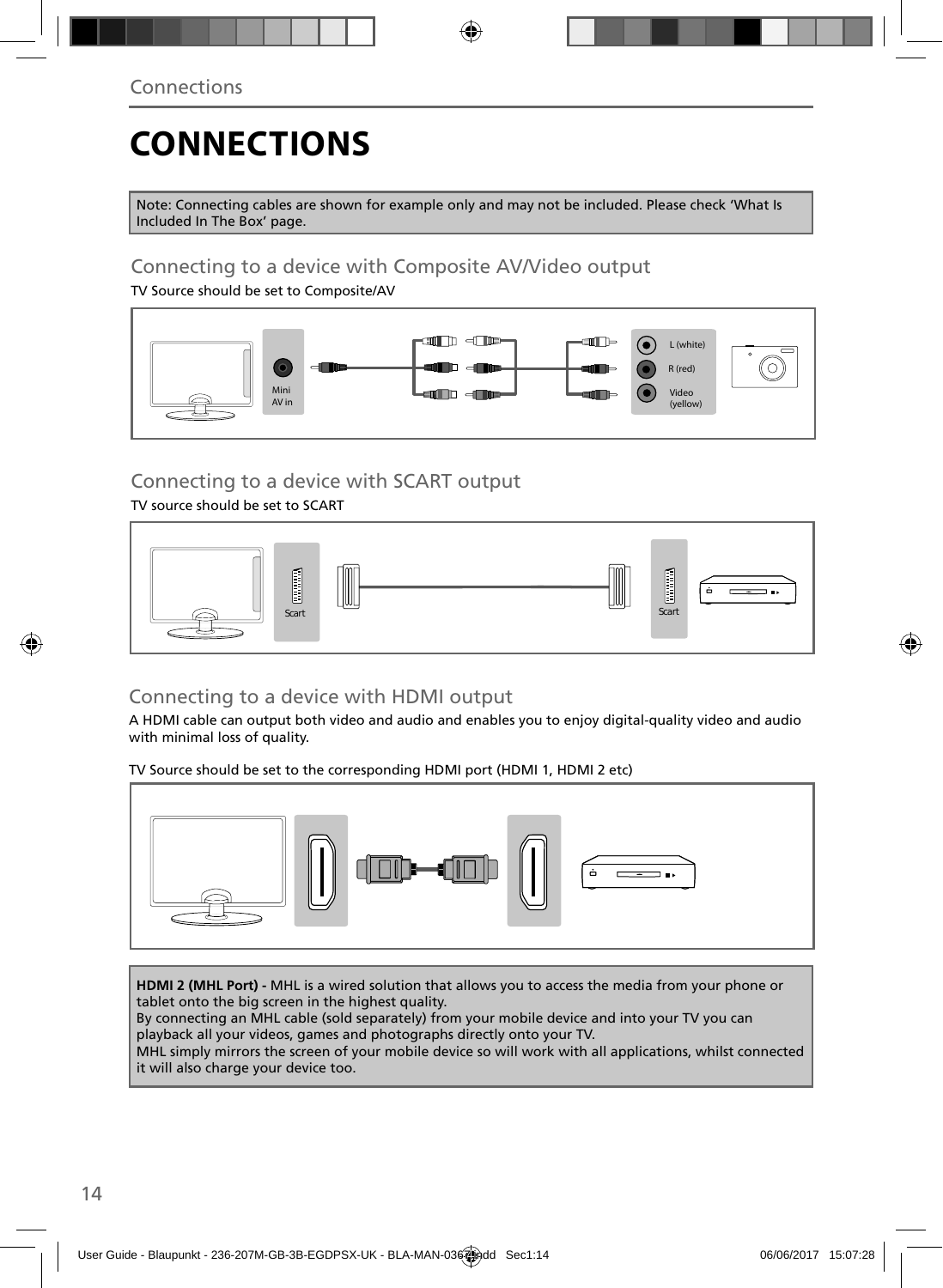# **CONNECTIONS**

## Connecting to a device with Component/YPbPr output

If you are supplied with a cable from the device which has RED, GREEN, BLUE, RED & WHITE connectors you must connect via Component (for picture) and by phono cable (for sound).

TV Source should be set to Component/YPbPr



### Connecting to an external audio device (Amplifiers, Surround Sound, Sound Bars etc)

When connecting via the TV's 3.5mm Earphone output, this will disable the TV speakers.

There are two options when connecting a device via the 3.5mm Earphone Output and the Digital Optical Audio Output



## Connecting an Ethernet/Network cable

The Ethernet/LAN port is used for Freeview HD services and smart functions.

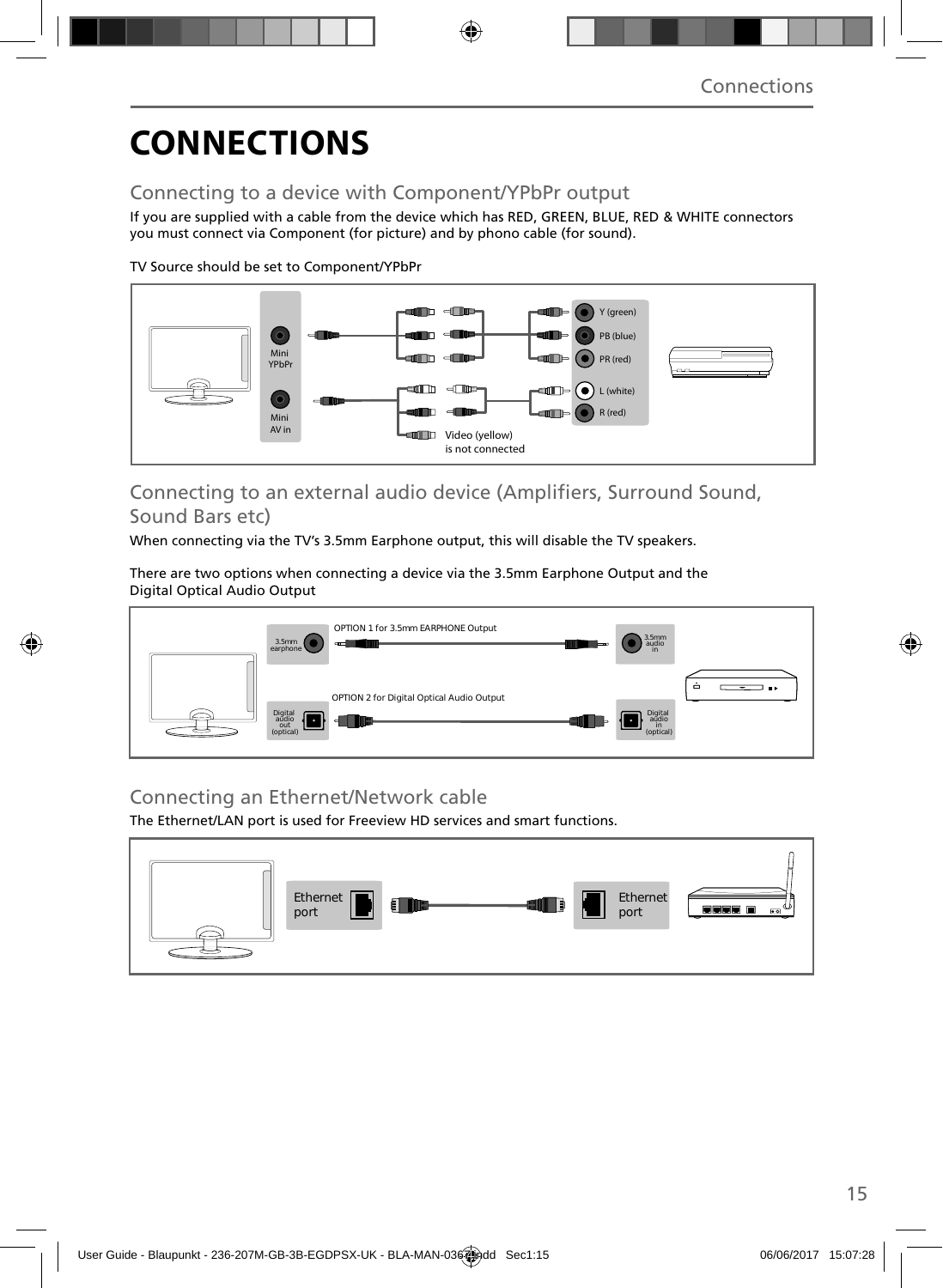# **7 DAY TV GUIDE**

TV Guide is available in Freeview TV mode. It provides information about forthcoming programmes (where supported by the Freeview channel). You can view the start and end time of all programmes and on all channels for the next 7 days and set reminders.

1) Press the [TV GUIDE] button on the remote control and the following 7 Day TV Guide will appear:



2) Navigate through the menu using  $\blacktriangle \blacktriangledown \blacktriangleright \blacktriangleleft$ .

You can now:

View the next day by pressing BLUE View a previous day by pressing YELLOW Set a reminder by pressing GREEN Record a programme by pressing RED (Function for PVR models only, USB device must be connected) View further information about the programme by pressing INFO

3) Press [EXIT] to exit the 7 day TV Guide

### Channel List

To view the channel list, please ensure that the TV is set to either the analogue or digital source and no menus or TV notifications are displayed.

| 1 BBC ONE Oxford     | <b>DIV</b> |
|----------------------|------------|
| 2 BBC TWO            | DTV        |
| $3$ ITV              | ory        |
| 4 Channel 4          | DIV.       |
| 5 Channel 5          | DTV        |
| 6 ITV2               | DIV        |
| 7 That's Oxfordshire | <b>DTV</b> |
| 9 BBC FOUR           | <b>DTV</b> |
| 10 ITV3              | <b>DTV</b> |
| 11 Pick              | DTV        |

1) Press [OK] on the remote control and the channel list menu will appear.

2) Scroll through the channel list by using  $\blacktriangle \blacktriangledown$  buttons then press [OK] to view the channel that is currently highlighted.

3) Scroll through different types of channels such as Freeview/ALL/ Digital TV/Radio/data and HD channels by using  $\blacklozenge \blacktriangleright$  buttons.

4) Press [EXIT] to exit the channel list.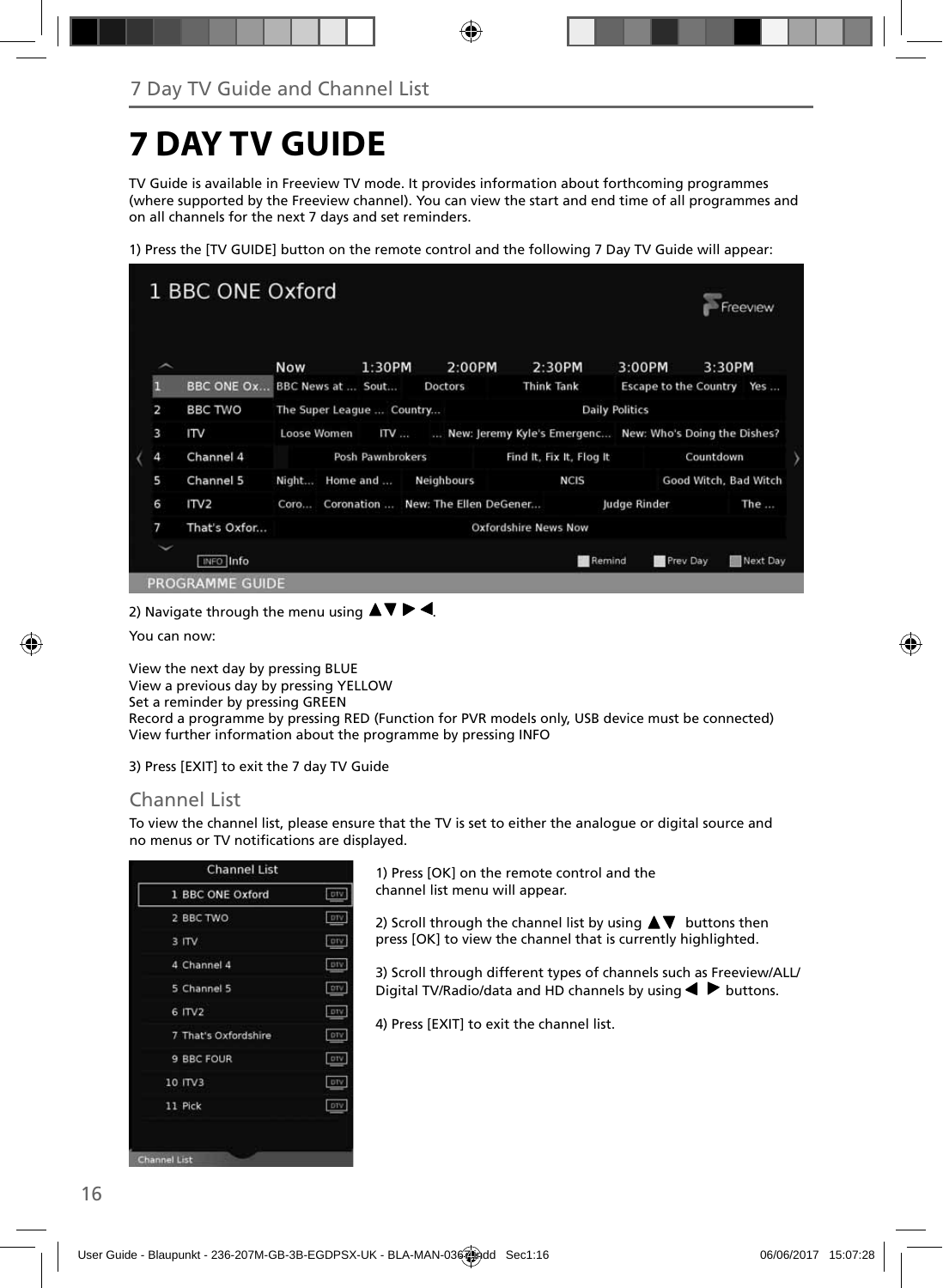# **CONNECTING THE TV TO THE INTERNET**

When you first power on your new SMART TV there will be an option to follow various on-screen set up instructions. These instructions will enable you to connect to the internet via your home network. You can connect to your home network either wirelessly or with an Ethernet cable.

If you decide not to follow the initial set up instructions and need to connect at a later date please follow these simple steps below:

Connecting your TV with a wireless connection

1) Press Menu on the remote control (fig. 1).

2) Scroll through the menu, select and enter 'Settings' then enter the 'Network' menu.

3) in the 'Network' menu, example below, scroll down and select 'Wi-fi Config' (fig.2).

4) Within the 'Wi-Fi config' options, highlight and select 'Wi-Fi Auto Search'.

5) The TV will then automatically search for networks.

6) Select the preferred type of network connection then enter the network password.

7) The TV will then establish a connection.

**Note:** An icon will appear in the top right hand side of the 'Application' menu to show you if the TV is connected to the internet.

Connecting your TV with an Ethernet/LAN cable:

1) Plug in your Ethernet cable into the RJ45 (Ethernet) socket located at the rear of the television.



2) Press Menu on the remote control (fig. 1).

3) Scroll through the menu and select and enter the 'Network' menu.

4) In 'Network Configuration', select 'Cable' (fig.2).

5) Set will automatically configure itself.

6) Exit the menu by pressing 'EXIT' on the remote control.

EXIT





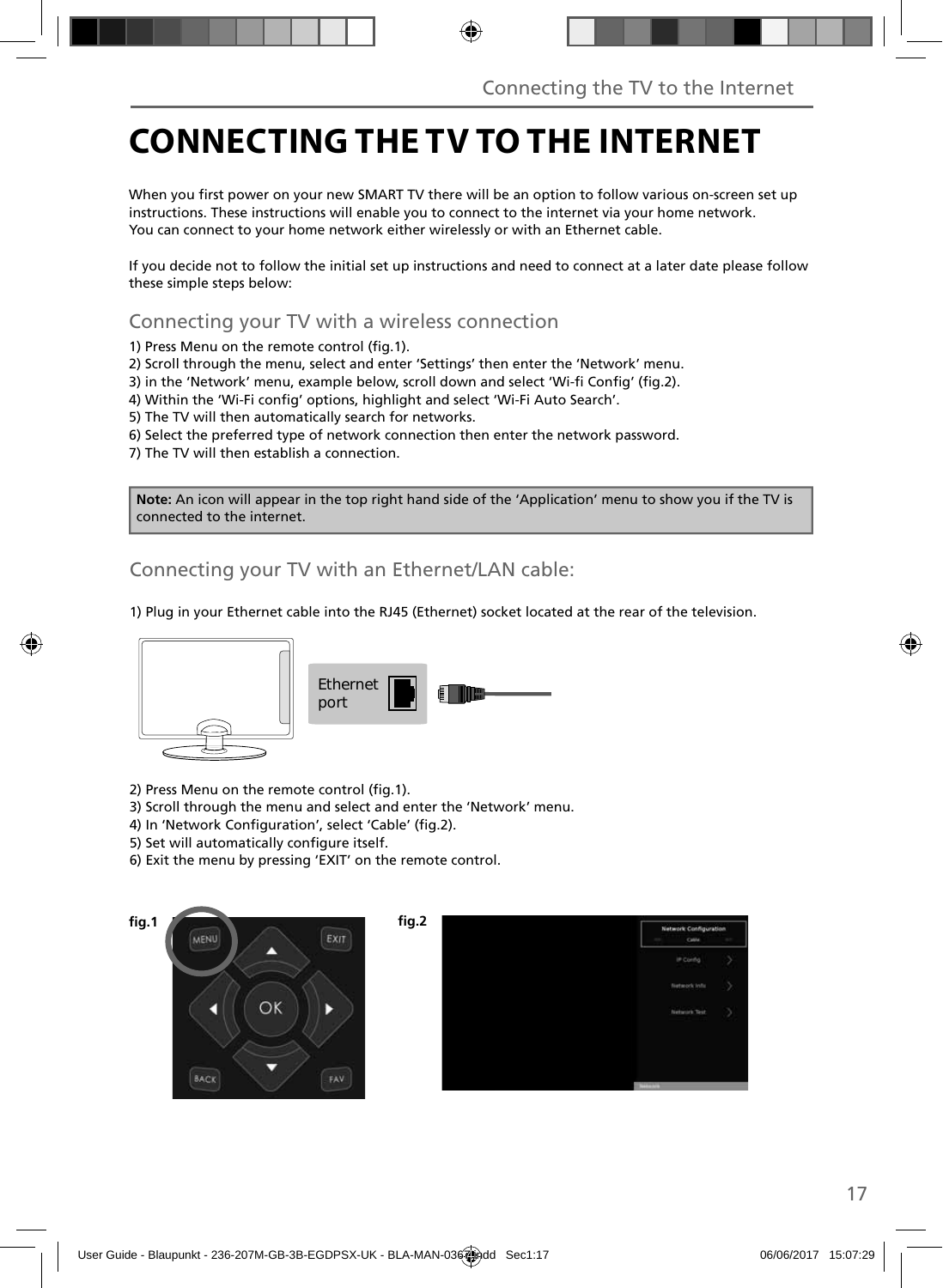## **PICTURE MENU**



To access this menu, press [MENU] button on the remote control and scroll right. To select a sub menu press [OK].

If you wish to make changes to any of the default settings, use the scroll  $\Delta \nabla \blacktriangleright$   $\blacktriangleleft$  buttons. To confirm any settings press [OK] button. To exit this menu at anytime, press [EXIT] button.

| Dynamic  | Recommended settings for fast moving pictures              |
|----------|------------------------------------------------------------|
| Standard | <b>Standard settings</b>                                   |
| Movie    | Set to be lighter in colour and less bright                |
| Personal | Lets you manually alter all the settings                   |
| Economy  | Power saving mode which reduces the energy used by up to   |
|          | 25% (by reducing the power to the LED/LCD panel).          |
|          | In Economy mode, the TV will switch itself to Standby mode |
|          | after 3-5 hours in the event that the TV buttons or remote |
|          | control buttons are not pressed (change the picture mode   |
|          | to another setting to de-activate this function)           |
|          |                                                            |

**Picture Mode** - Choose from the following presets:

You can make the following adjustments in **Personal** mode:

Contrast - Switch the balance between black and white.

Brightness - Increase or decrease the brightness of the picture.

Colour - Increases the colour from black and white.

Sharpness - Increase or decrease the sharpness of the picture.

**Colour Temperature** - Choose from the following presets:

| Normal | Default settings                  |
|--------|-----------------------------------|
| Warm   | Increases red within the picture  |
| Cold   | Increases blue within the picture |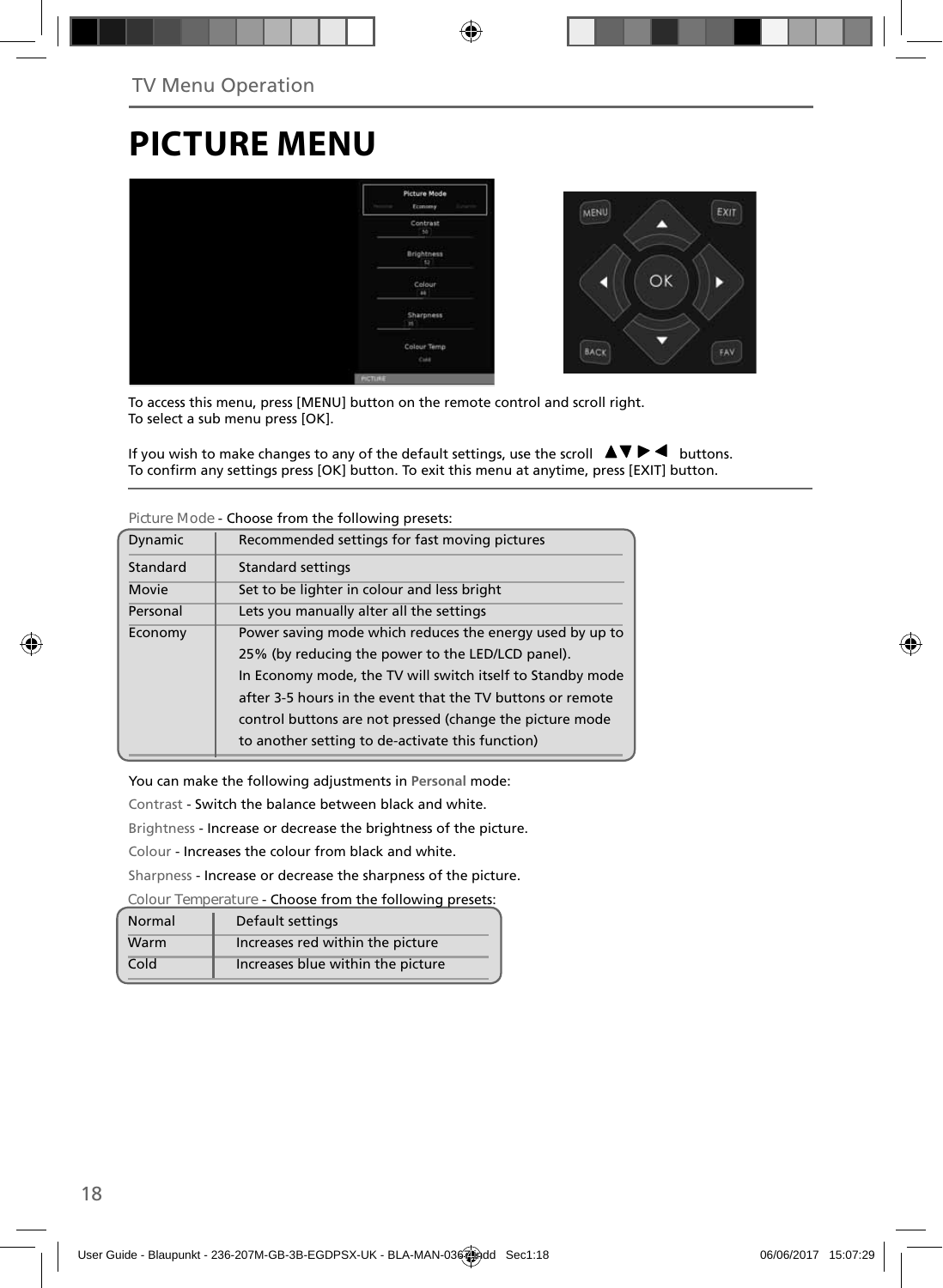# **PICTURE MENU**



Aspect Ratio - Within the UK the picture format varies depending on the channel/broadcast. There are a number of different options to best meet your needs. Choose from the following settings:

Auto

Automatically displays the best picture format so the picture is in the correct position, black lines maybe viewable at the top/bottom and/or sides.

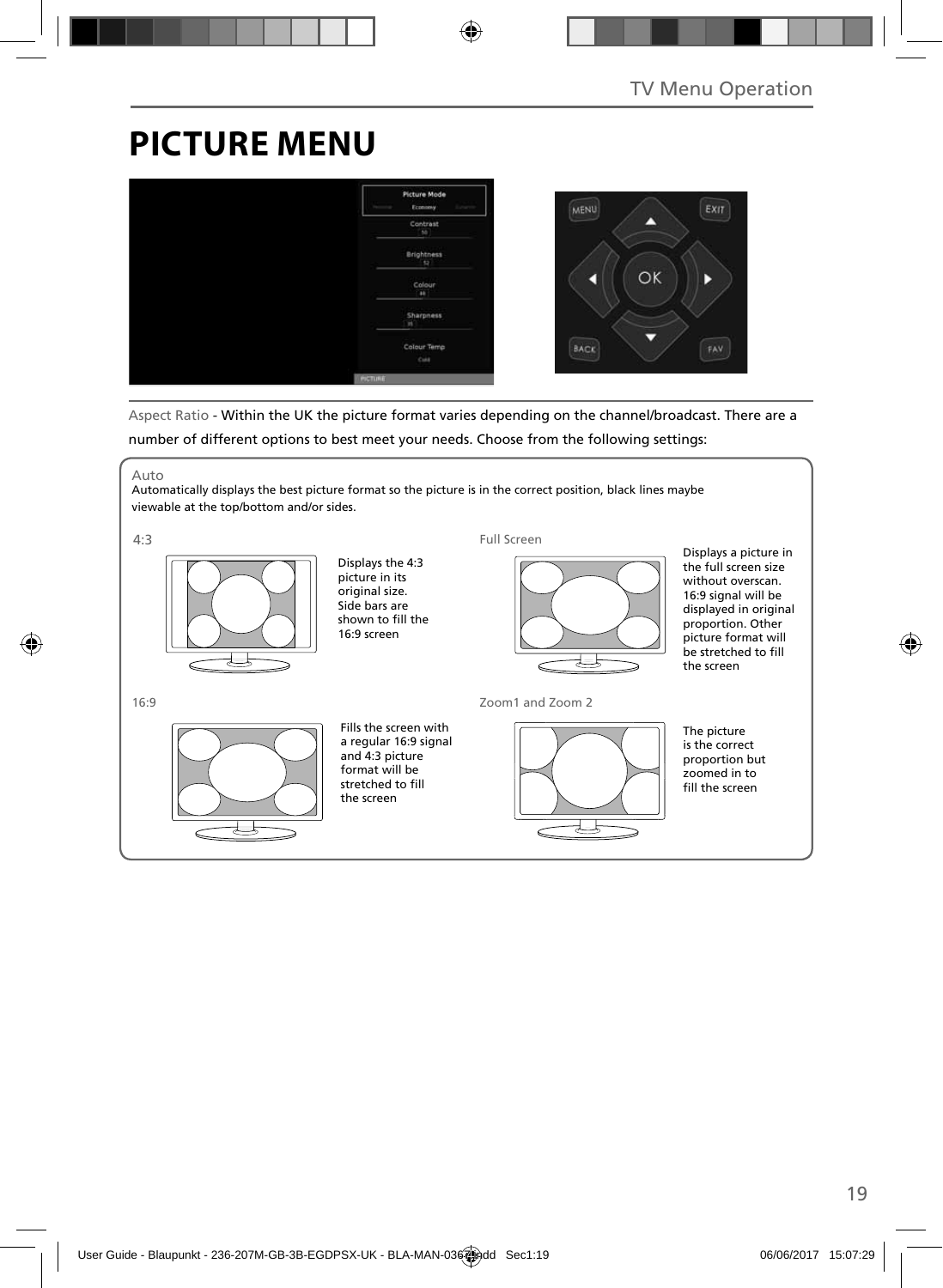## **SOUND MENU**



To access this menu, press [MENU] button on the remote control and scroll right. To select a sub menu press [OK].

If you wish to make changes to any of the default settings, use the scroll  $\Box \blacktriangledown \blacktriangleright \blacktriangleleft$  buttons. To confirm any settings press [OK] button. To exit this menu at anytime, press [EXIT] button.

**Sound Mode** - Choose from the following presets

| Standard     | Default settings                                                                                             |
|--------------|--------------------------------------------------------------------------------------------------------------|
| <b>Music</b> | Emphasises music over voices                                                                                 |
| Movie        | Provides live and full sound for movies                                                                      |
| Sports       | Emphasises sound for sports                                                                                  |
| Personal     | Selects your personal sound settings. Any adjustments made<br>automatically sets the sound mode to Personal. |

EQ - Adjust the audio level of separate frequencies via the band equaliser.

Balance - To switch the sound between the left and right speakers.

Auto Volume Level (AVL) - When 'on' is selected, the volume will attempt to stay at a constant level regardless of TV programme and advertisements.

DTS TruSurround - Choose from the following options:

| Off         | Off                                                                                |
|-------------|------------------------------------------------------------------------------------|
| TruSurround | TruSurround™ creates an immersive, feature-rich surround sound experience          |
|             | from two speakers, complete with rich bass, high frequency detail and clear dialog |
|             |                                                                                    |



For DTS patents, see http://patents.dts.com. Manufactured under license from DTS Licensing Limited. DTS, the Symbol, & DTS and the Symbol together are registered trademarks. DTS TruSurround is a trademark of DTS, Inc. © DTS, Inc. All Rights Reserved.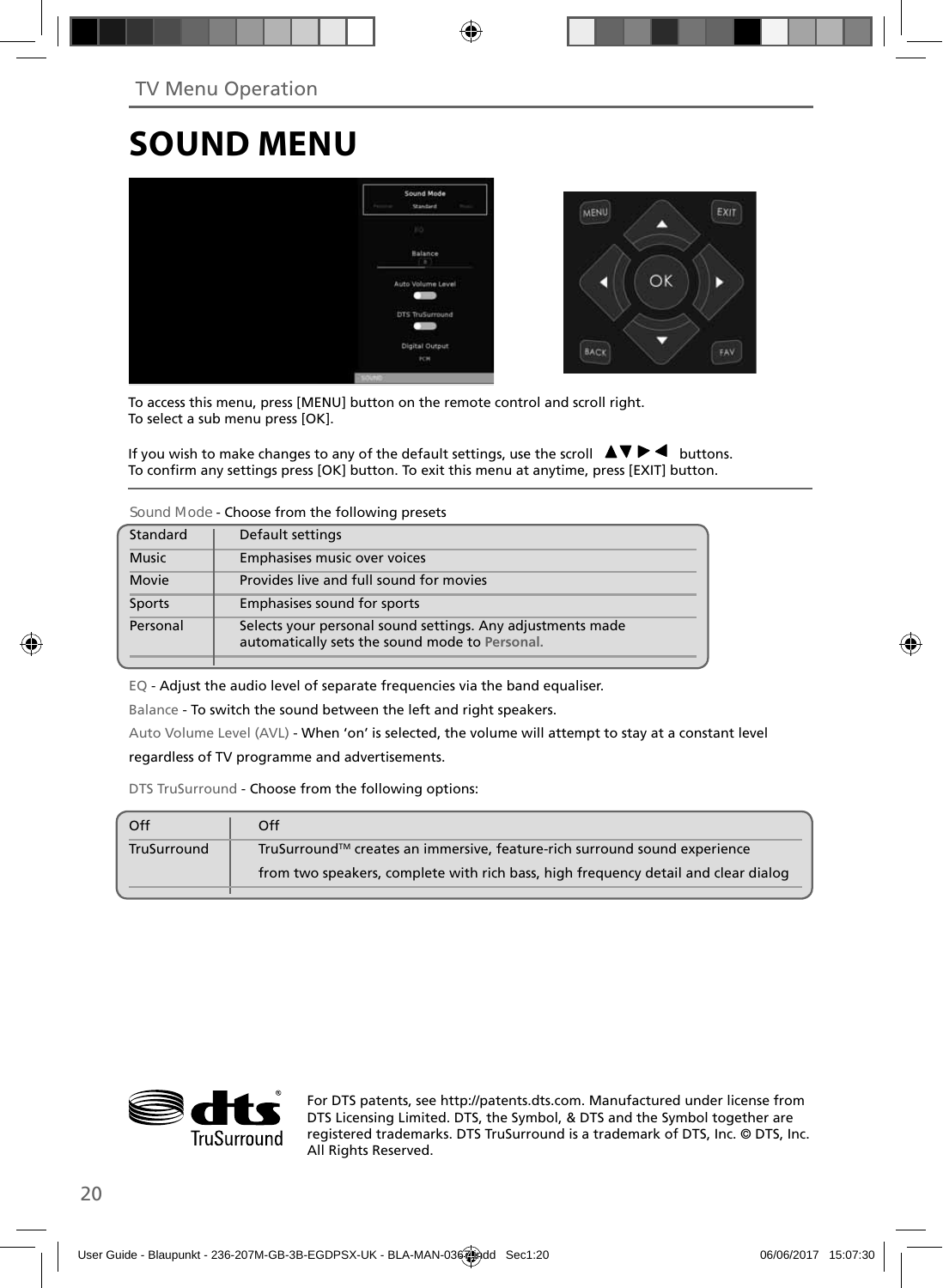# **SOUND MENU**



To access this menu, press [MENU] button on the remote control and scroll right. To select a sub menu press [OK].

If you wish to make changes to any of the default settings, use the scroll  $\Box \blacktriangledown \blacktriangleright \blacktriangleleft$  buttons. To confirm any settings press [OK] button. To exit this menu at anytime, press [EXIT] button.

Digital Output - This is the digital optical audio output. Choose from the following options:

| Off        | To turn off Digital Output                                                               |
|------------|------------------------------------------------------------------------------------------|
| Auto       | Selects the best settings automatically                                                  |
| <b>PCM</b> | Select this option if you are connecting to a Stereo Hi-fi via optical cable (Pulse-code |
|            | modulation (PCM) is a digital representation of an analogue signal)                      |

Audio Description - This allows the user to switch Audio Description ON or OFF. (Audio Description is a service available on certain programmes. It provides a description of what is happening during the selected programme for a person who is visually impaired).

AD Volume - This allows the user to increase and decrease the AD (Audio Description) volume level.

Audio Track - This allows the user to change the audio track/language

Audio Delay - Enables the user to adjust setting to sync picture and audio.

SPDIF Delay - Enables the user to adjust sound setting to sync picture and audio for external speakers connected via digital audio output.

 **Tip:** Equaliser settings can only be adjusted when the sound mode 'Personal' is selected.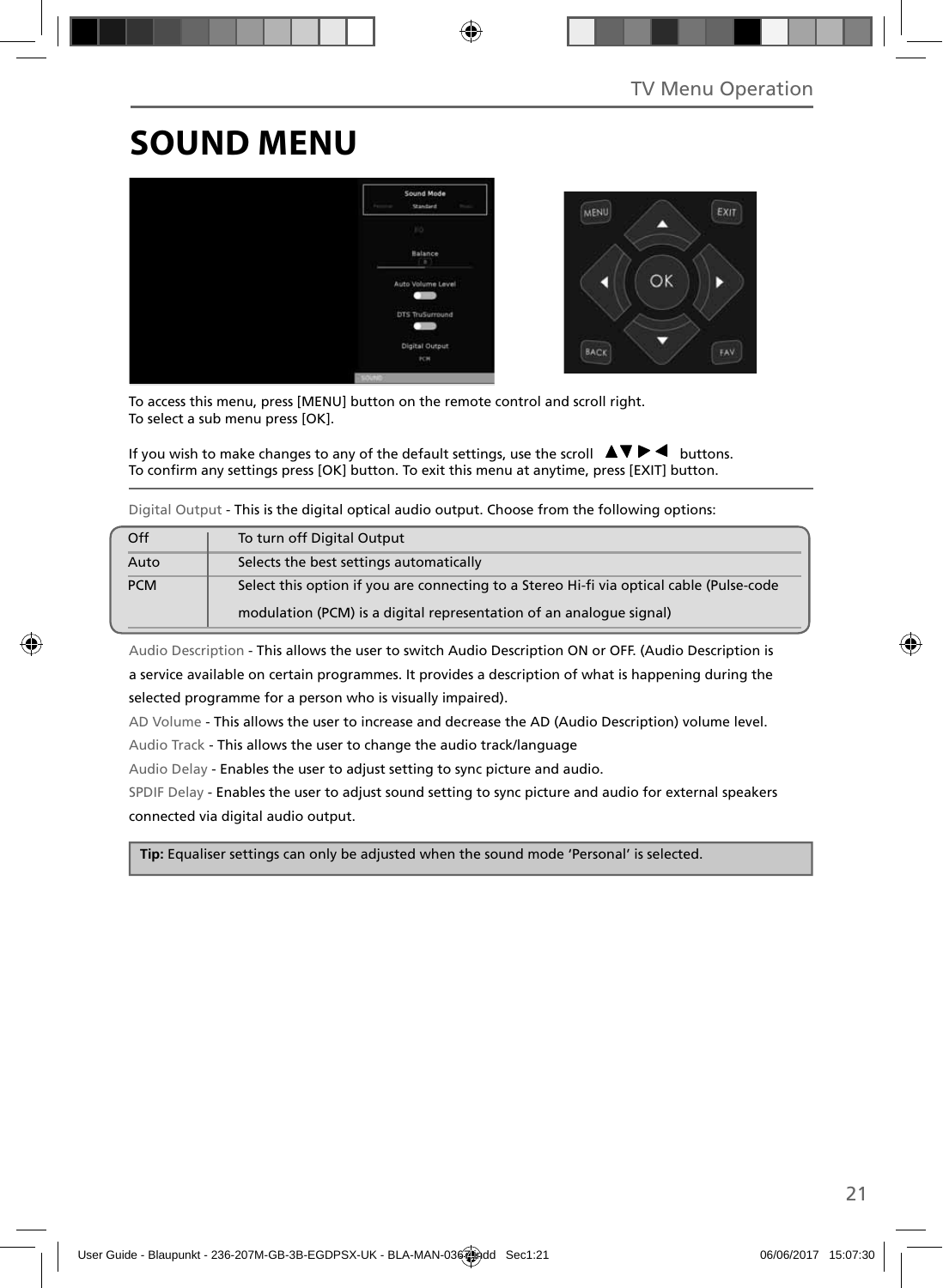## **CHANNEL MENU**



This menu is part of the 'Settings' menu, To access the 'Settings' menu, press the [MENU] button on the remote control, scroll right and select 'Settings' by pressing [OK].

If you wish to make changes to any of the default settings, use the scroll  $\Delta \nabla \blacktriangleright$   $\blacktriangleleft$  buttons. To confirm any settings press [OK] button. To exit this menu at anytime, press [EXIT] button.

Auto Tuning - Allows you to retune the television for all digital channels, digital radio stations and analogue devices.

Analogue Manual Tuning - Allows you to manually tune your analogue signal.

Freeview/Saorview Manual Tuning\* - Allows you to manually tune your digital signal.

Freeview SMART Retune - This feature allows you to scan for Freeview channels. When new channels are

found they are automatically added to your channel list without removing any channels or affecting your favourites list.

Channel Edit - Allows you to delete, move, skip and select favourite channels.

|                    | 1 BBC ONE Oxford     | <b>OTV</b> |
|--------------------|----------------------|------------|
| 2 BBC TWO          |                      | orv        |
| 3 ITV              |                      | crv        |
| 4 Channel 4        |                      | <b>DIV</b> |
| 5 Channel 5        |                      | arv        |
| 6 ITV2             |                      | orv        |
|                    | 7 That's Oxfordshire | otv        |
| 9 BBC FOUR         |                      | orv.       |
| 10 ITV3            |                      | otv        |
| 11 Pick            |                      | ory:       |
| Favorite<br>Delete | Move Skip            |            |
| Channel Edit       |                      |            |

Important: To receive Freeview/Saorview channels, in particular HD channels, you will need a Digital TV aerial and be in a good Freeview/Saorview coverage area. You can check the coverage for your area at **www.freeview.co.uk** or **www.saorview.ie**

Please note that any Freeview HD channels found during tuning will be placed in channel positions above 100. For example, 101 (BBC1 HD) 102 (BBC2 HD) etc.

**\*Freeview channels are only available in the UK, Saorview channels are only available in the ROI.**

Signal Information - Allows you to view signal frequency, signal quality and signal strength.

CI Information - Pay per view services require a "smartcard" to be inserted into the TV. If you subscribe to a pay per view service the provider will issue you with a 'CAM' and a "smartcard". The CAM can then be inserted into the COMMON INTERFACE PORT (CI Card In).

Schedule List - Lists your programme reminders.

Recorded List - Shows a list of recorded TV programmes via a connected USB memory stick or USB hard drive.

Software Update (OAD) - Switch on/off OAD (over air download) software updates.

Tip: If you do not press any buttons for 30 seconds, the menu will automatically exit. You can change the length of time before the menu exits automatically - see 'OSD Timer' in the Time Menu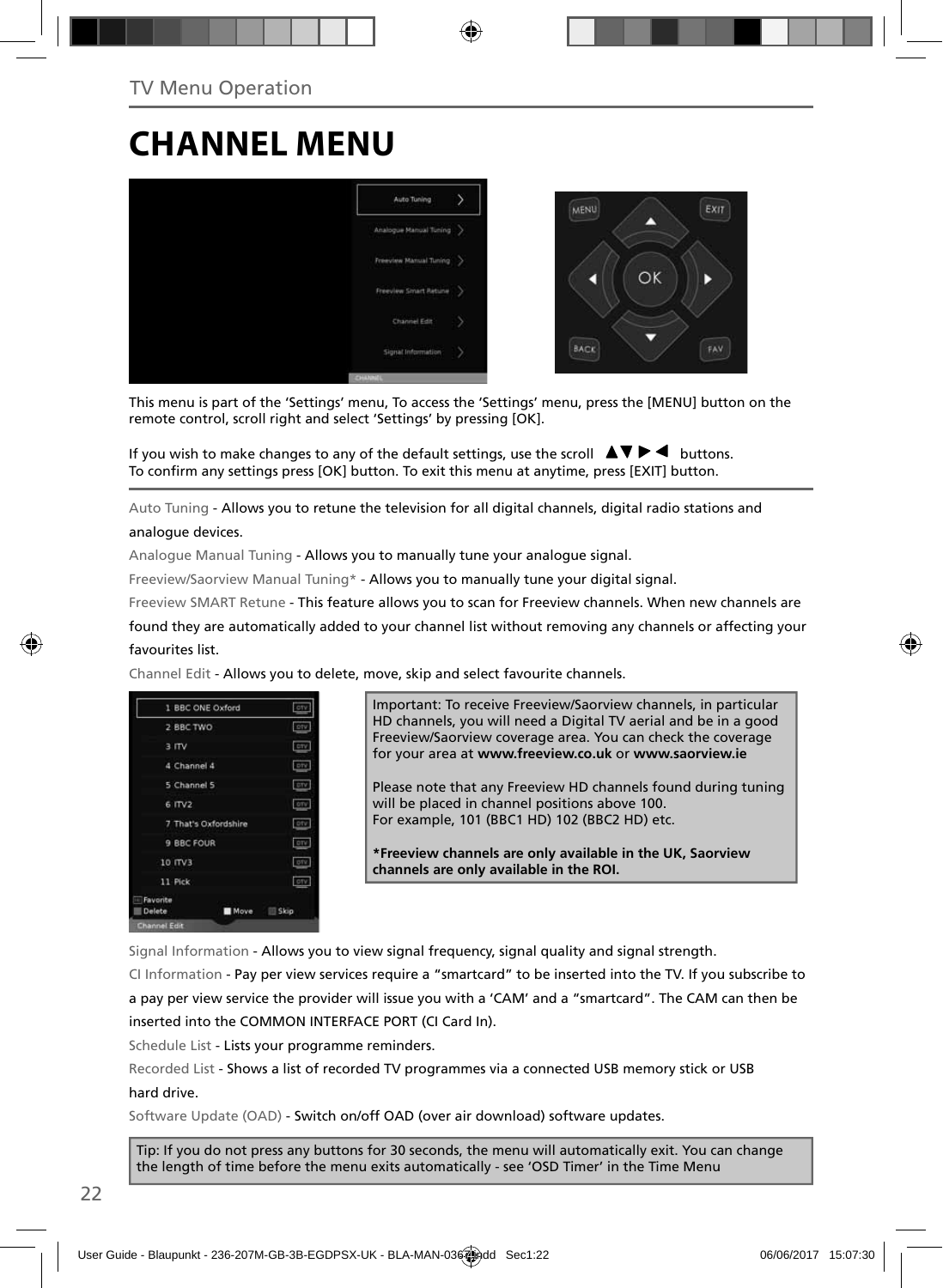## **NETWORK MENU**



This menu is part of the 'Settings' menu, To access the 'Settings' menu, press the [MENU] button on the remote control, scroll right and select 'Settings' by pressing [OK].

If you wish to make changes to any of the default settings, use the scroll  $\Box \blacktriangledown \blacktriangleright \blacktriangleleft$  buttons. To confirm any settings press [OK] button. To exit this menu at anytime, press [EXIT] button.

The Network connection enables you to update the TV software and a number of Smart TV functions.

For the network configuration to work the TV will need to be connected to your home network via an ethernet cable, with these requirements in place the TV will connect to the network automatically.

Network Configuration - Allows you to select either Cable or Wifi connection.

WIFI / IP Config - Allows you to access LAN network connection settings. Choose from the following options:

| Auto   | Will automatically connect the TV to your home network(this is the default setting |
|--------|------------------------------------------------------------------------------------|
|        | and is highly recommended)                                                         |
| Manual | Allows you to manually change the IP, Netmask, Gateway and DNS information.        |

WIFI Config - If WIFI is selected during first time installation process.

| Wi-Fi Configuratrion | Wireless network connection settings                                                                                                                    |
|----------------------|---------------------------------------------------------------------------------------------------------------------------------------------------------|
| Wi-Fi Auto Search    | Automatically searches for available wireless networks. Select the desired<br>Wi-Fi network and then enter the network password (if network is password |
|                      | protected). Once the password is accepted, you will not be asked for it again.                                                                          |

Network Info - Allows you to view Information about network settings.

Network Test - Allows you to test the network connection.

Wifi Status - Allows you to view information regarding the Wifi/Network connection.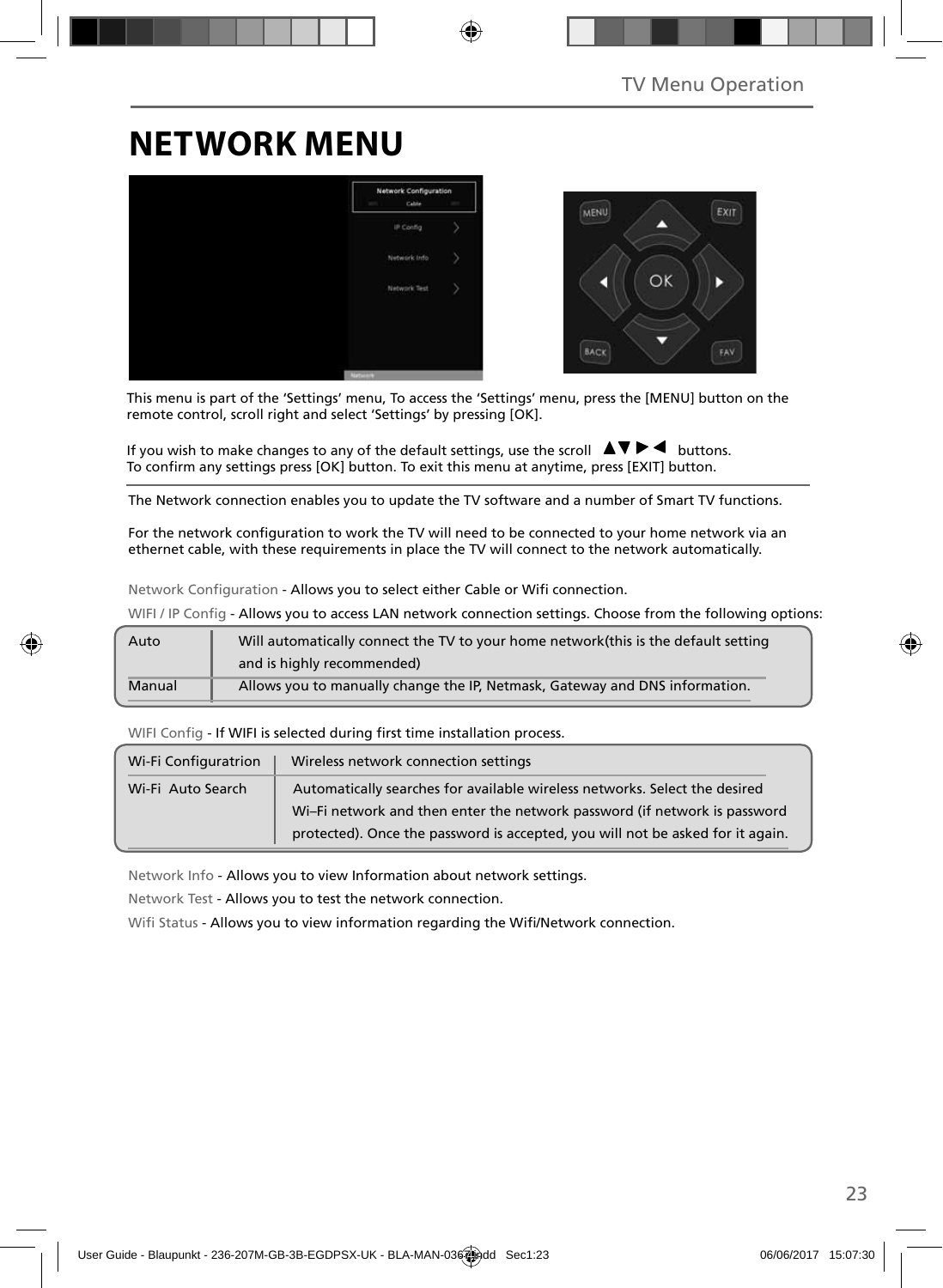## **TIME MENU**



This menu is part of the 'Settings' menu, To access the 'Settings' menu, press the [MENU] button on the remote control, scroll right and select 'Settings' by pressing [OK].

If you wish to make changes to any of the default settings, use the scroll  $\blacktriangle \blacktriangledown \blacktriangleright \blacktriangleleft$  buttons. To confirm any settings press [OK] button. To exit this menu at anytime, press [EXIT] button.

Auto Sync - Automatically sets the time and date on the TV set. Requires the TV to be tuned in with a digital signal and/or an internet connection. Turn "Auto Sync" off to manually adjust the time and date settings. If "Auto Sync" is set to off with the time and date manually adjusted, this information will be reset when the power to the TV is disconnected.

Clock - Shows the date and time. Can be adjusted when "Auto Sync" is set to off.

Off Time - Allows you to set a specific time for your TV to turn off.

On Time - Allows you to set a specific time for your TV to turn on, the channel it will then display, the source it will be on and also the volume. This function can then be toggled to repeat every day or a certain day.

Sleep Timer - Lets you set the sleep timer so the television automatically switches off after a set amount of time. Off -> 10min -> 20min -> 30min -> 60min -> 90min -> 120min -> 180min -> 240min.

OSD Timer - Lets you adjust the amount of time the On Screen Menu stays on the screen

before disappearing. Off -> 5secs -> 15secs -> 30secs -> 60secs.

Auto standby - Set 'Auto Standby' to OFF, 3 hours, 4 hours or 5 hours.

Time Zone - Change your current time zone.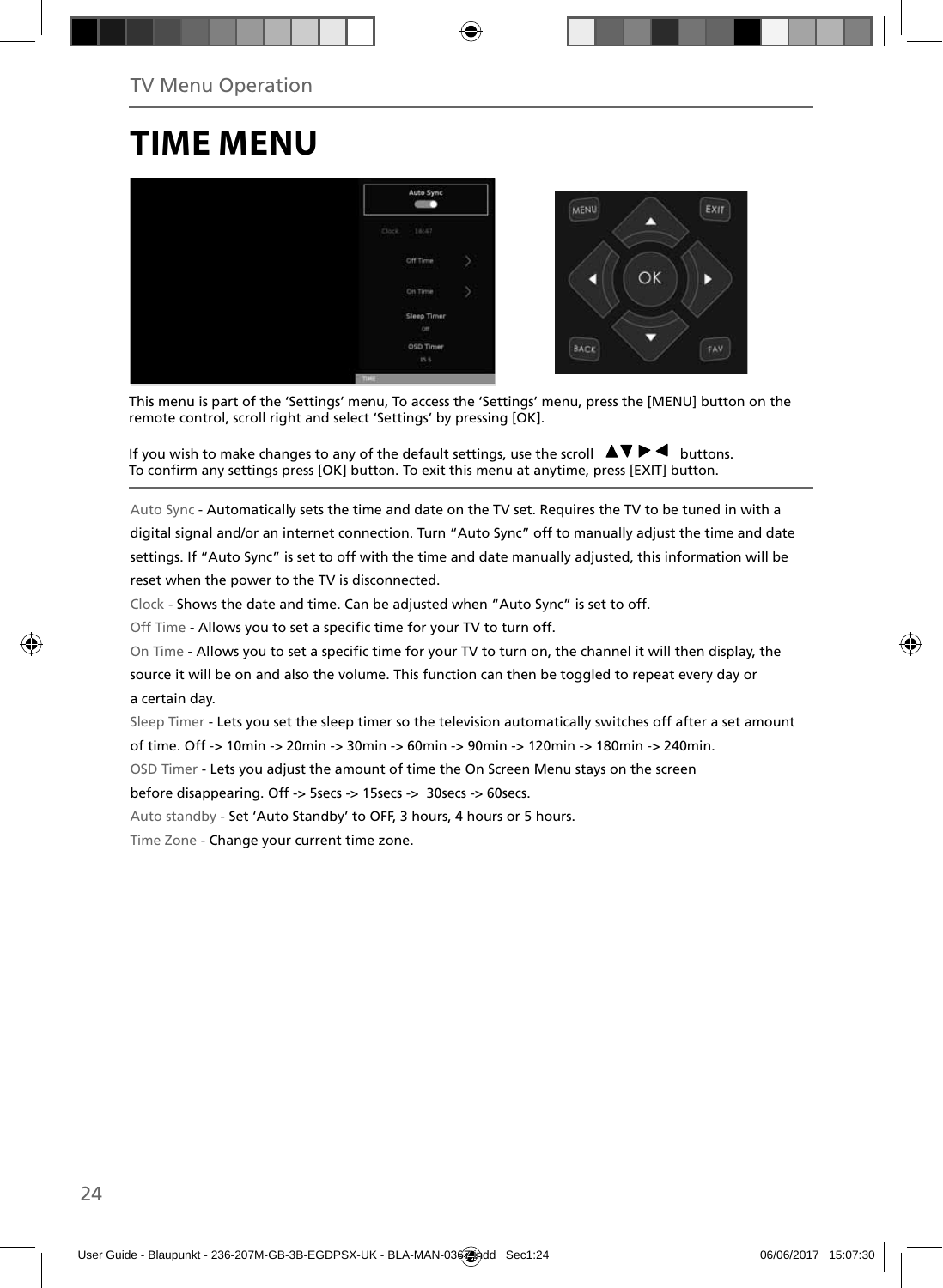# **LOCK MENU**



This menu is part of the 'Settings' menu, To access the 'Settings' menu, press the [MENU] button on the remote control, scroll right and select 'Settings' by pressing [OK].

If you wish to make changes to any of the default settings, use the scroll  $\Box \blacktriangledown \blacktriangleright \blacktriangleleft$  buttons. To confirm any settings press [OK] button. To exit this menu at anytime, press [EXIT] button.

System/Hotel Lock - Allows you to lock or unlock the menu. You will be asked to enter a 4 digit password

Use the **◄** button to quit the password input or use the **►** button to clear. Default password is 0000.

Set Password - Allows you to change the password.

Channel Lock - Allows you to lock certain channels manually.

Parental Guidance - Allows you to set the rating to block certain content based on age information.

Key Lock - Allows you to lock the buttons on the side of the TV set.

Default Source - Allows the user to set the default source. The default source is the source the TV starts on when first switched on.

Default Channel - Allows the user to set a channel as the default channel on the Digital source. The

default channel is the channel the TV starts on when first switched on.

Max Volume - Allows you to adjust and set the maximum volume.

Source Lock - Allows you to lock the source menu.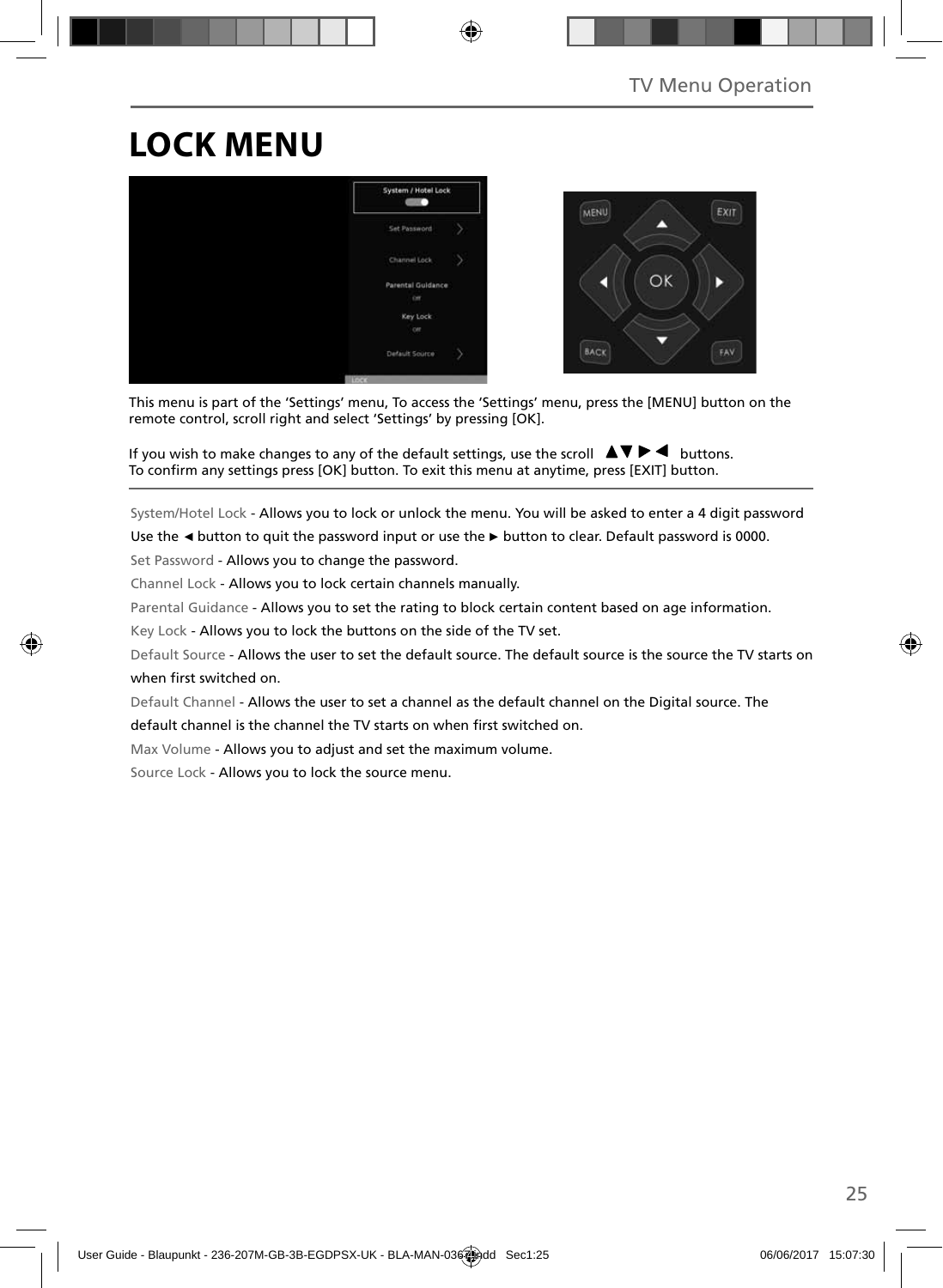## **SETUP MENU**



Language - Allows you to change the language of the menu.

Audio Language - Select your preferred primary audio language.

Audio Language 2 - Select your preferred secondary audio language.

Subtitle Language - Select your preferred primary subtitle language.

Subtitle Language 2 - Select your preferred secondary subtitle language.

Hearing Impaired - This allows the user to turn on the Hearing Impaired function, this produces subtitles on the screen which provide a description of what is happening during the selected program.

Blue Screen - Changes the background when there is no input between clear and a blue background (only available on some sources).

PVR File System - Allows you to view the format and performance of a USB key.

First Time Installation - Allows you to access the First Time Installation menu and retune the TV set. Software Update (USB) - Allows you to update your TV with the newest software using a USB memory stick. Software and instructions are available on our website.

Software Update (NET) - Allows you to update your TV with the newest software via your internet connection.

Reset TV - This resets the menus to factory settings and clears all the TV channels from the television. HDMI CEC (Consumer Electronic Control) - Allows HDMI devices to control each other and allows the user to operate multiple devices with one remote control (only available with compatible devices).

LED Status - LED Status - Allows the user to switch the LED power indicator light ON or OFF when the TV is being operated.(When this option is set to OFF the LED power indicator light will flash when the remote control is used and will flash red during the normal start up process).

Standby Scan - When the TV is put into standby mode a standby scan will be performed, during this process the TV will scan for new channel information and automatically update the channel list if any changes are found, both the visual and audio functions will be off, once the scan is complete the TV will stay in standby mode.

Version Info - Allows you to view the version/information of the software installed on the TV set.

**Note**: For further support with software updates, contact our technical support team or refer to the 'product support' section of the website. If the TV is using the newest software available it will not attempt to update the software.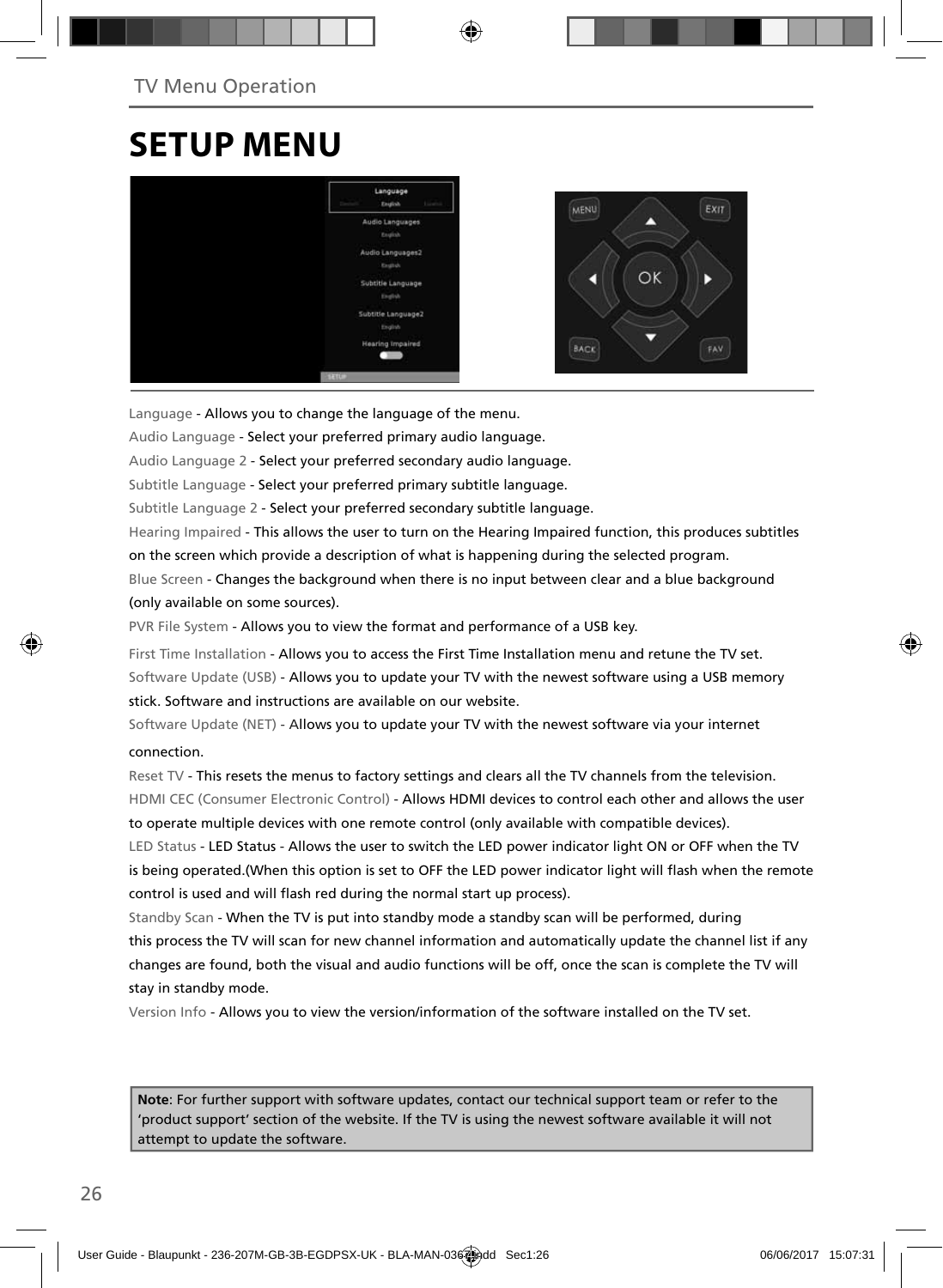## **MORE APPS MENU**



To access this menu, press [MENU] button on the remote control and scroll right. To select a sub menu press [OK].

If you wish to make changes to any of the default settings, use the scroll  $\Box \blacktriangleright \blacktriangleleft$  buttons. To confirm any settings press [OK] button. To exit this menu at anytime, press the 'MENU', 'EXIT' or 'BACK' button on the remote control.

As well as the Netflix, BBC iPlayer and YouTube apps included in the main menu, the More Apps menu, located at the bottom of the screen, allows you to access more the TV set's "SMART" features such as BBC News, BBC Sport etc.

### Blaupunkt Smart Portal



Blaupunkt Smart Portal is a portal to a variety of apps and multimedia which the TV acesses via the internet. To enter the Blaupunkt Smart Portal you will be prompted to enter a language and accept the terms and conditons. Once the relevant information has been entered you will be able to use a range of features such as MUZU.TV, Viewster and Dailymotion. Content is updated and managed from a central source, so look out for new features and updates.



**Note**: If you wish to reset the settings for Blaupunkt Smart Portal back to the default settings, you will need to access the Blaupunkt Smart Portal and enter the settings menu. In the settings menu scroll down and select 'reset your device', you will then be asked 'Yes' or 'No' to confirm your decision, highlight 'Yes' and press 'OK' on the remote control to complete the reset process.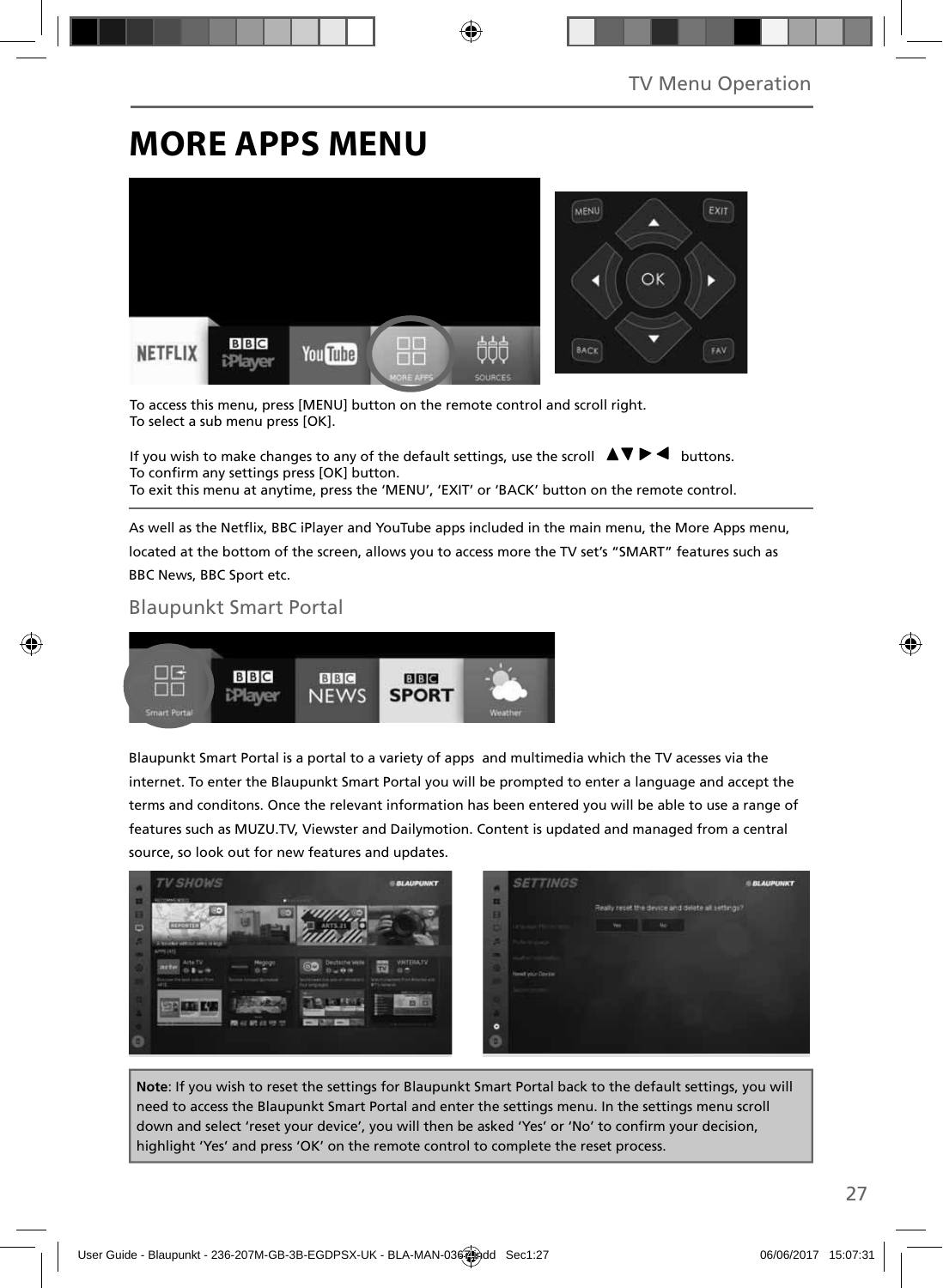# **MORE APPS MENU**

Applications



BBC iPlayer - Catch up on your favourite BBC TV programmes and view exclusive content. BBC News - Access the BBC News app for up-to-the-minute and breaking news reports. BBC Sport - The BBC Sport app offers the latest sports news, live action, scores and highlights. Weather - keep track of the weather by using the weather forecasting app, AccuWeather. Web Browser - Application for accessing websites via the internet. Use the following buttons for navigation in the browser:

| $CH+$                | Scroll page up             |
|----------------------|----------------------------|
| CH-                  | Scroll page down           |
| <b>Red Button</b>    | Show/hide browser menu bar |
| <b>Yellow Button</b> | Zoom in                    |
| <b>Blue Button</b>   | Zoom out                   |

# **MEDIA MENU**

Miracast (screen mirroring)



The Miracast (screen mirroring) feature allows you to connect to a compatible external device such as a tablet and/or smart phone. Once connected, your device will mirror all its content on to the TV, this allows you to view photos, emails and This allows almost unlimited applications including many video on demand and subscription based services, for example Blinkbox, Netflix and Amazon, to be played on your smartphone or tablet and at the same time wirelessly 'streamed' and viewed on the TV.

Many Android and Windows devices include 'Screen Mirroring' as standard. Apple devices do not currently allow it, however, it is possible to 'mirror' from your Apple smart phone or IPad etc. when used with an Apple TV box (available separately).

**Note**: If your smartphone or tablet does not include 'Mirroring', it may be possible to connect a suitable cable from your device directly to one of the HDMI inputs on the rear of the TV (for example, if your device supports video output and has a Micro USB socket, you can purchase a Micro USB to HDMI cable from your retailer).

**Note: The Netflix and YouTube apps** are included within the main menu for quicker access, they are not included in the "More Apps"menu.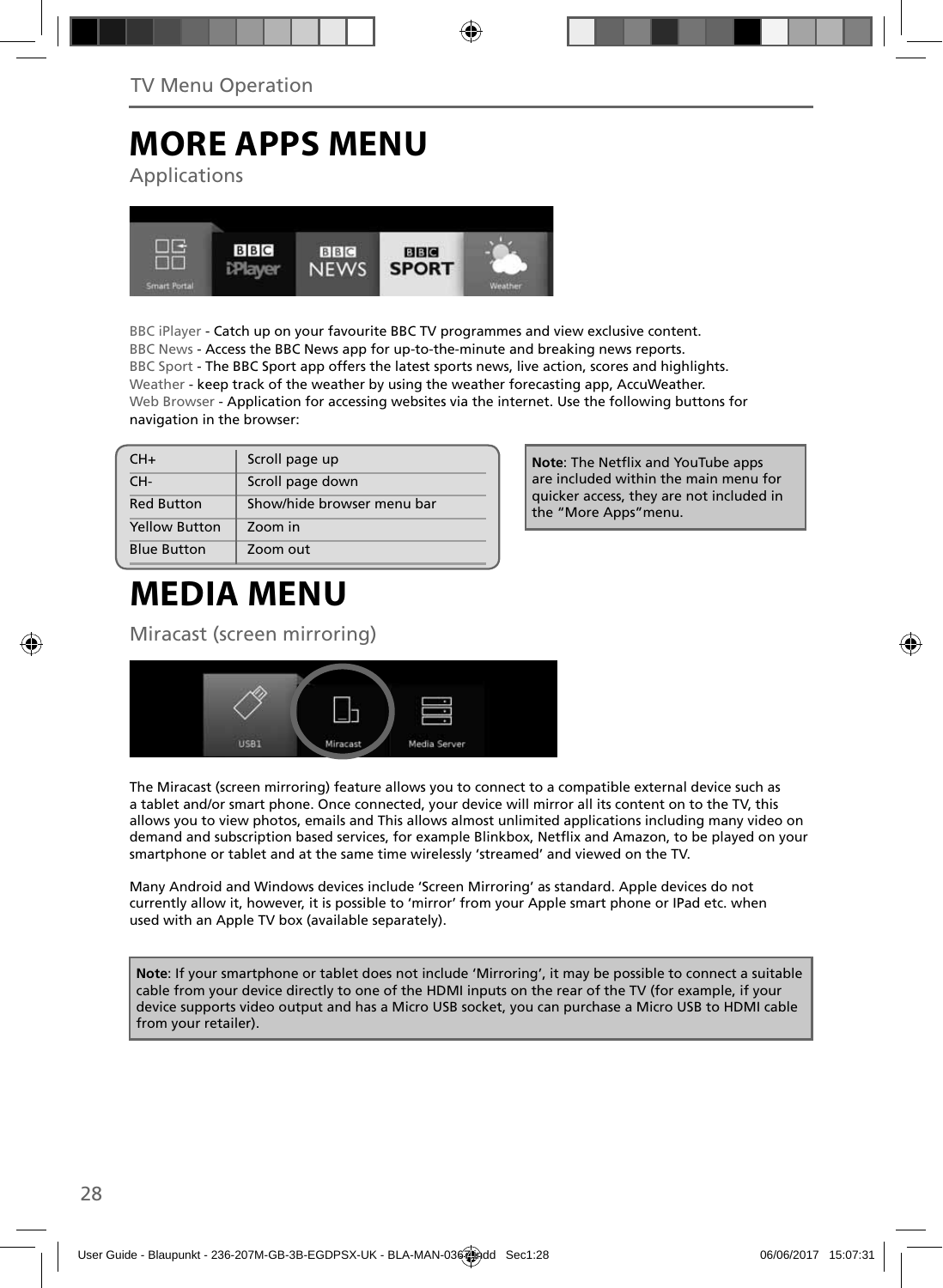# **MEDIA MENU**

### USB mode and media server



The USB media and the media server offer the playback of various different types of content that is either saved on your USB memory stick or external media server. (USB mode allows you to view/playback files from an external USB device and Media Server connects to your home network and can view/playback files from your laptop, PC, tablets and smart phones).

When accessing the USB media or media server features the below menu screen will appear. The content will be divided into Photo, Music, Movie and All.



1) You can navigate through the menus using the scroll  $\Delta \nabla \triangleright$   $\blacktriangleleft$  buttons on the remote control. to confirm the item you wish to play/view press the [OK] button. (the USB1 and USB2 options will only show when a USB stick is connected).



2) USB - Select the USB drive (If your drive only has 1 partition you will only see 1 item) Media server - Select the external device that you would like to access.



3) You can now access the item. Press OK to view. 4) Whilst viewing your media, you can control



the item by using the remote control buttons (below) or by pressing (Info) to access the on-screen playback menu, you can now make your selection by using the  $\blacktriangle \blacktriangledown \blacktriangleright \blacktriangleleft$  and (OK) buttons on the remote control.



Tip: If you experience a playback issue, please ensure the files being used are the correct format (example - the picture plays but no sound) See technical specification page for compatible file types

Note: USB extension cables are not recommended as they can cause a reduction in picture/audio quality and stoppages during play back of USB content.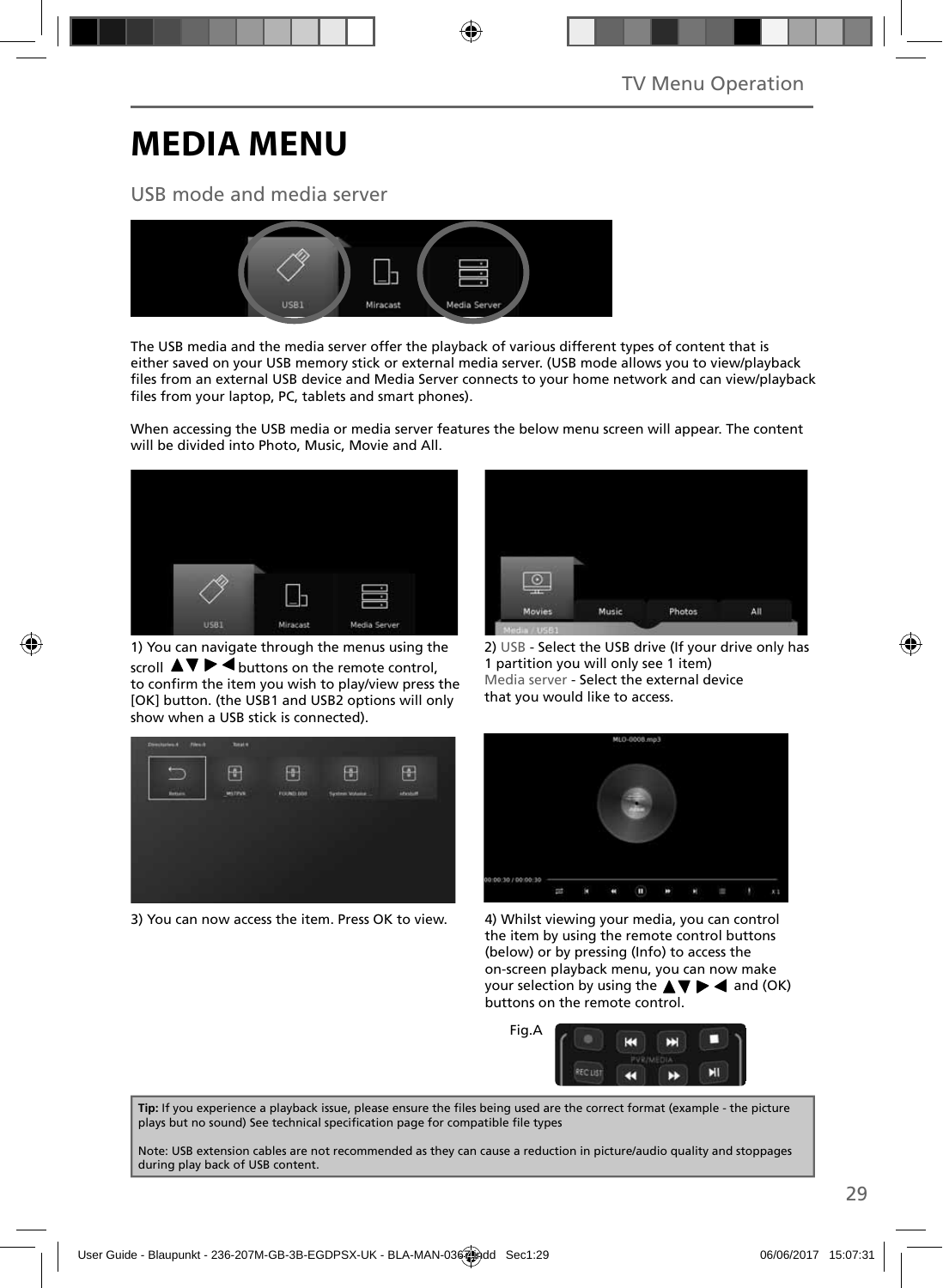## **USB RECORD - FREEVIEW/SAORVIEW MODE**

USB RECORD – FREEVIEW/SAORVIEW MODE - FOR MODELS WITH THE PVR FUNCTION ONLY Built into this television is a USB record facility. This function is available in Freeview/Soarview mode when used in conjunction with a compatible USB memory stick or USB hard drive. The benefits of this are as follows:

- Pause live TV and then playback, fast forward and rewind (up to live TV)
- One button record, if you decide you want to record the current programme
- Easy programmable recording from the 7 day TV Guide

Due to the nature of the product, it is necessary to use a high speed USB memory stick (as the TV reads from and writes to the memory stick at the same time, some memory sticks may not be suitable).

You can purchase high speed memory sticks from some computer stores, alternatively, we have a selection of tested and compatible memory sticks available to purchase directly from the helpline/web site.

Recommended Minimum Specification - USB Memory Stick

| <b>Read Speed</b>  | 20 Mb/s (MegaBit Per Second) |
|--------------------|------------------------------|
| <b>Write Speed</b> | 6 Mb/s (MegaBit Per Second)  |

**If you wish to use a USB portable hard drive larger than 32GB, please refer to the FAQ section at the rear of this user guide.**

## Pause Live TV (Time Shift)

Pausing Live TV is very simple.



 $\left(\blacksquare\right)$  - Press the play/pause button and the television will pause and the live content will be recorded. To resume watching press play/pause again.

 $\bigoplus$  - Press fast forward to go forward in a recording (i.e. to skip adverts).

 $\bigcirc$  - Press fast rewind to go back in a recording (i.e. if you fast forwarded too far).

Tip: When you switch the TV to standby or change channel the Time Shift memory is wiped. To restart time shift you must press play/pause button.

### One Button Record

At any point in time you may decide to record the current programme that you are watching. To do this you need to press the red button highlighted below.



### Playback files from Record list

To playback recorded files you will be required to have the TV set to the Freeview/Saorview source mode. Once set to the correct source, access the recorded list by pressing the REC LIST (Recorded List) button on the remote control, the recorded list should now appear on the screen, press OK on the chosen file to start.



Tip: This television contains one TV tuner, therefore it can only record the channel you are watching or record one channel while the television is in standby mode.

Note: USB record function is only available in Digital/Freeview TV mode. Due to copyright laws and illegal copying/recording it is not possible to record to/from any other input/output source.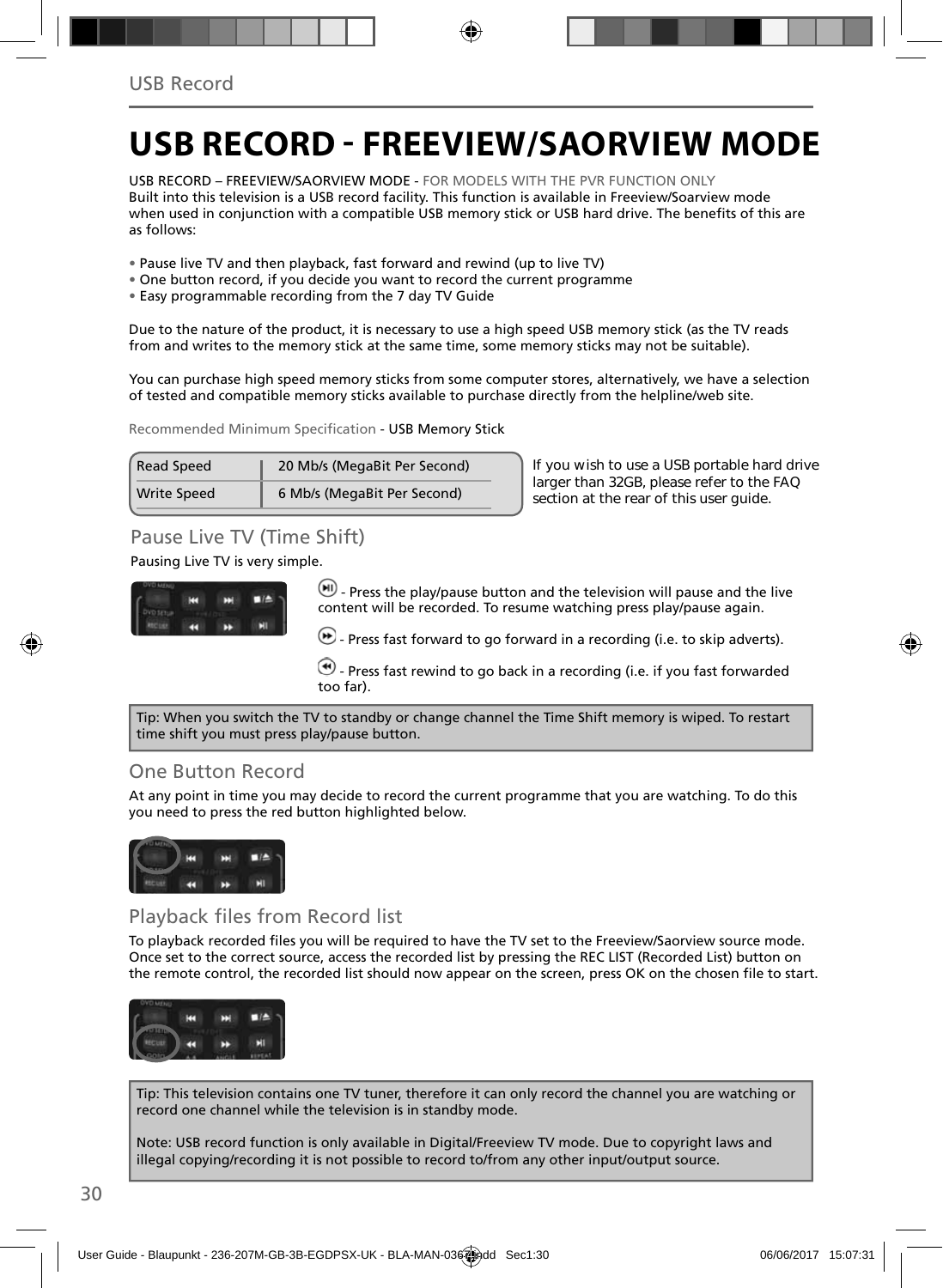## **DVD SETUP**





To enter this menu please ensure the TV is in DVD source & press [DVD SETUP]

If you wish to make changes to any of the default settings, use the scroll  $\Delta \nabla \blacktriangleright$   $\blacktriangleleft$  buttons. To confirm any settings press [OK] button. To exit this menu at anytime, press [DVD SETUP] button.

**TV Display** - Choose from the following options

| 4:3 Pan scan   | PS Traditional picture format, often used on old film        |  |
|----------------|--------------------------------------------------------------|--|
| 4:3 Letter box | LB Traditional picture which has been adapted for widescreen |  |
| Wide           | 16:9 Widescreen picture format                               |  |

**Speaker Setup** - Choose from the following options

| LT/RT  | Converts from multi-channel sound to mono   |
|--------|---------------------------------------------|
| Stereo | Converts from multi-channel sound to stereo |

**Dual Mono** - Choose from the following options

| Stereo   | Outputs 2 channels of sound both left and right                  |  |
|----------|------------------------------------------------------------------|--|
| Mono L   | Outputs left side sound                                          |  |
| Mono R   | Outputs right side sound                                         |  |
| Mix Mono | Outputs a single channel of sound but mix between right and left |  |

**Dynamic Range** - This is the difference between the quietest and loudest sounds. This setting works only with DVD discs recorded in Dolby digital.

| Full             | Set this to listen with the range recorded on the disc                              |
|------------------|-------------------------------------------------------------------------------------|
| $\overline{3/4}$ | Set this to listen with a range equivalent to a normal television                   |
| 1/2              | Set this to listen with a smaller difference between the maximum and minimum volume |
| 1/4              | Set this to listen with a smaller difference between the maximum and minimum volume |
| Off              | Set dynamic range to off                                                            |

**TV Type** - Choose from the following options

| PAL         | For discs from UK/Europe, Asia, Australia etc |  |
|-------------|-----------------------------------------------|--|
| Multi       | For both NTSC and PAL                         |  |
| <b>NTSC</b> | For discs from North America, Japan etc       |  |

**Default** - Choose from the following options

| Reset | Resets all options in the 'DVD setup' menu back to the default settings |
|-------|-------------------------------------------------------------------------|
|       |                                                                         |

Tip: This TV/DVD player is pre-set to play Region 2 DVDs. In the event you wish to use the TV/DVD in another country that uses different region discs, please visit www.umc-uk.co.uk. Select 'Product Support', 'Changing Region'.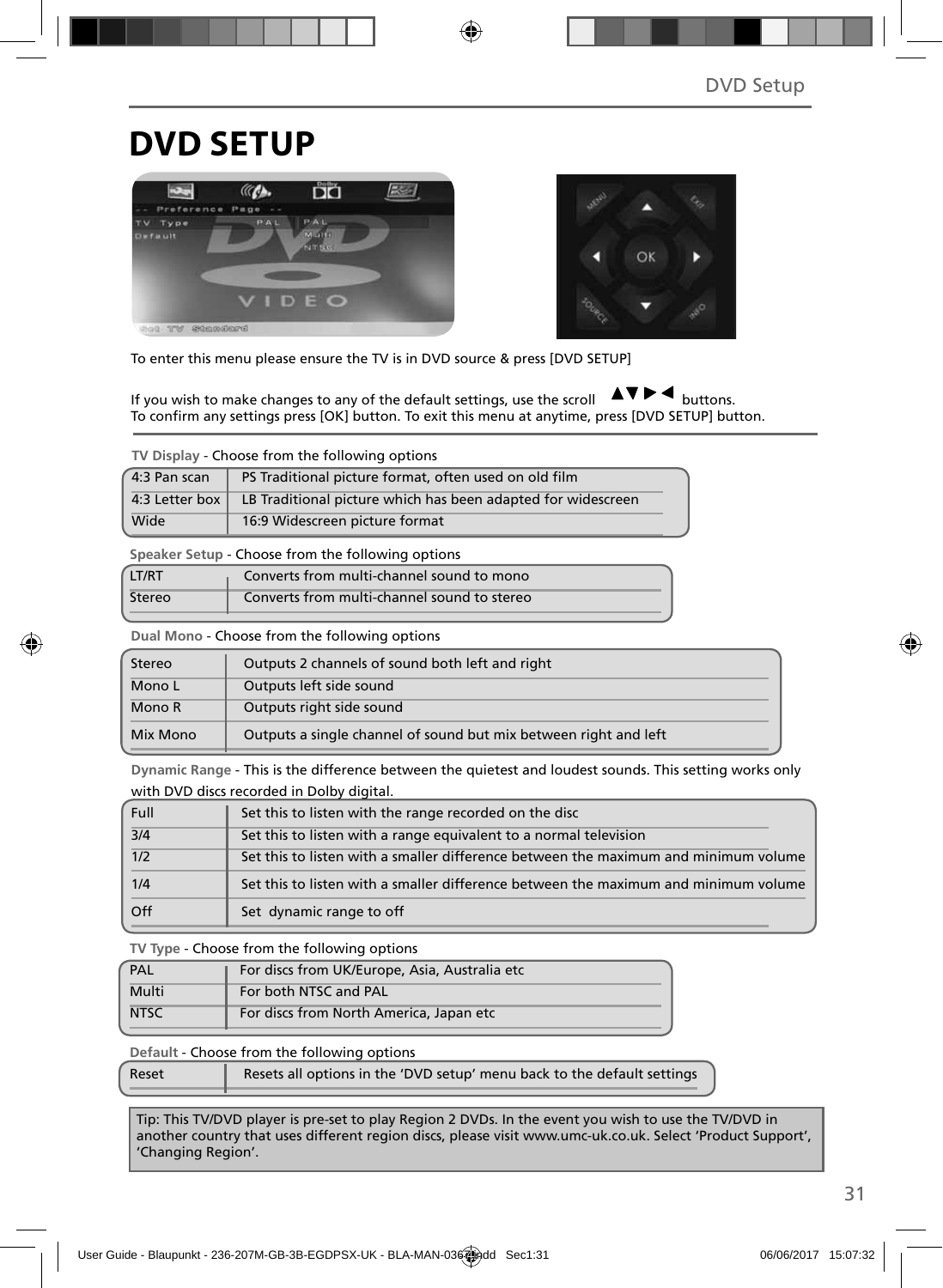## **USING YOUR TV WITH A SKY DIGITAL SET TOP BOX**

### **Option 1) Connecting your TV to your Sky box (when both the TV and Sky Box are located in the same room)**

Depending on your Sky Box & TV model, connect either by SCART or HDMI cables (available separately) .

If connecting by SCART, select the 'Input source' on the TV as SCART. If your TV does not have SCART, please refer to 'Connections' pages in this user guide for alternative ways to connect.

If connecting by HDMI, select the 'Input source' on the TV as HDMI (if the TV has more than 1 HDMI port, ensure you select the input source to match the HDMI numbered port on the rear of the TV).

If you wish to use your Sky remote to operate the TV's functions, you will need a Sky remote control (Revision 9 or later) and you will need to program a 4 digit code into it. See bottom of this page.

### **Option 2) Connecting your TV to your Sky box (when your Sky box is located in a different room to the TV)**

Please note, if you are adding a 'Magic Eye/TV Link' to your system so that you can use your Sky remote control to change the Sky channel in the room where the 2nd TV is located, please refer to the instructions included with the TV link/magic eye in order to ensure the RF or RF2 output on your Sky box is powered on. (The red LED light on the TV link/magic eye will light up if the RF / RF2 output is correctly set



up) If you do not have the instructions that came with the TV link/magic eye, instructions on how to do it can be found on our web site.

1) To tune the TV to the Sky box, on the 2nd TV, select the 'Analogue' input source.

2) Select the channel that you wish to store the Sky box/channel on. (If you do not use channels 1-5 because you no longer have analogue terrestrial channels after digital switchover, you may choose to select channel 1 to store the Sky box/channel, if you still have and use analogue channels 1-5, you may for example decide that channel 6 is the best option for you)

3) Press the corresponding number on the remote control to select the desired analogue channel chosen as per point 2 above.

4) On the TV remote control, press Menu. Now navigate through the menus to select Manual Tuning or Analogue Manual tuning (refer to the Tuning/Channel menu section of this user guide if necessary)

5) Manually tune in the channel (usually, the Sky box is at a frequency between 800Mhz and 850Mhz) once the Sky box/channel is found, press 'OK' to store it.

If you wish to use your Sky remote to operate the TV's functions, you will need a Sky remote control (Revision 9 or later) and you will need to programme a 4 digit code into it. See below.

**Using a Sky remote or a universal remote to operate your TV** 

**Sky remote control** - If you wish to use your Sky remote to operate the basic functions of your TV, you need to program a 4 digit code into it. Please note - you will need a Sky Revision 9 remote control (or later). **The code required for this television is 2134.** If you wish to upgrade/replace your existing Sky remote control to the latest version, you can do so on our website.

**Universal remote control** - If you wish to use a Universal remote control to operate your TV, please refer to the website for a full list of codes. (Please note we only have codes for One for All branded remote controls, if you have an alternative brand of Universal remote, please refer to the manufacturer for the code.)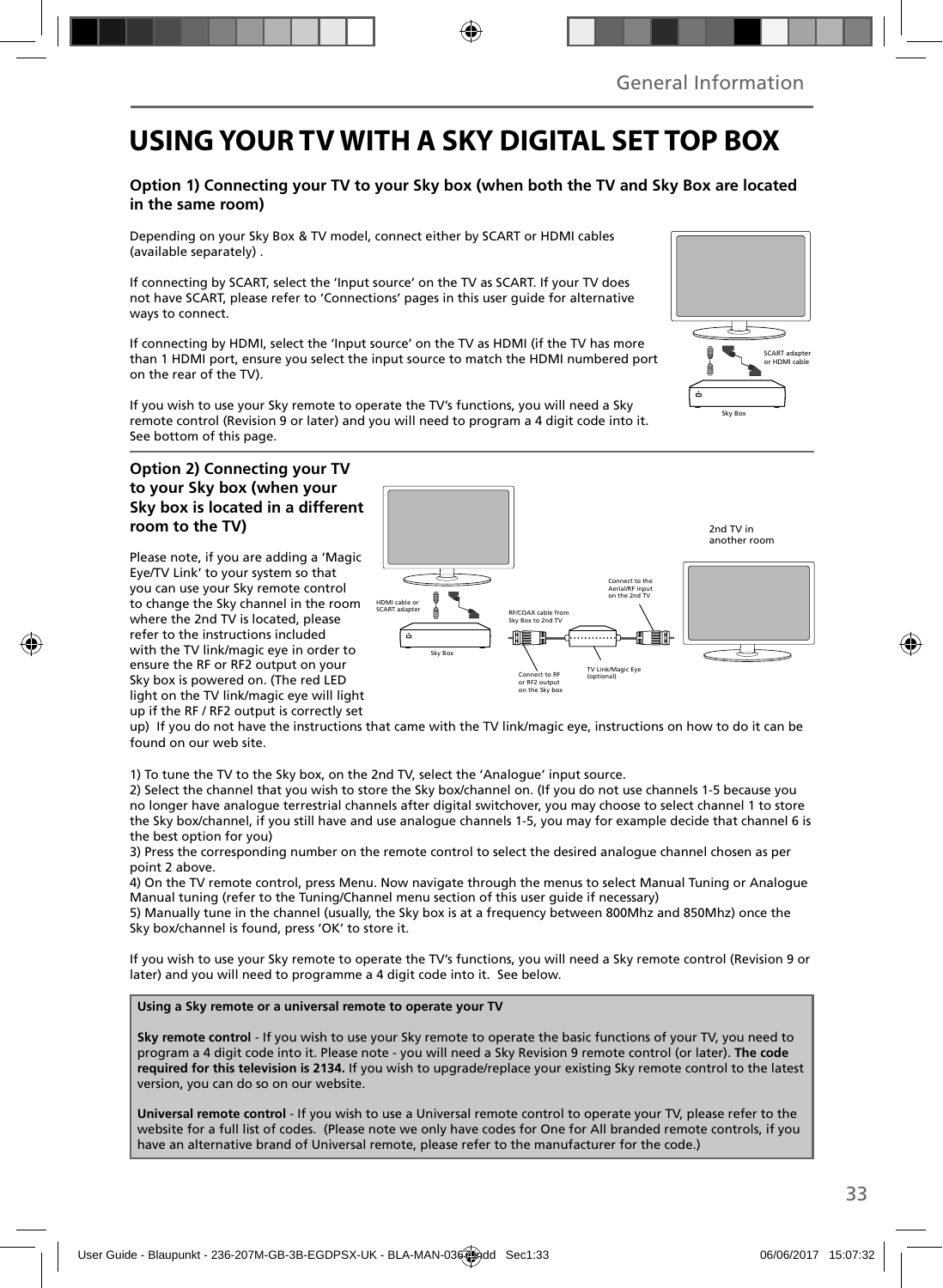# **FREQUENTLY ASKED QUESTIONS**

| General                    | I would like to have louder<br>sound by connecting additional<br>speakers. For TV models with<br>digital optical audio output.       | Option1) Use the 3.5mm headphone output and a 3.5mm to phono cable<br>(available separately) to connect to an amplifier/surround sound system. Please<br>note this will deactivate the TV's built in speakers.<br>Option 2) Connect a digital optical audio cable from the TV's digital optical audio<br>output to your amplifier/surround systems digital optical audio input.                                                                                                                                                                                                                                                     |
|----------------------------|--------------------------------------------------------------------------------------------------------------------------------------|-------------------------------------------------------------------------------------------------------------------------------------------------------------------------------------------------------------------------------------------------------------------------------------------------------------------------------------------------------------------------------------------------------------------------------------------------------------------------------------------------------------------------------------------------------------------------------------------------------------------------------------|
| General                    | Why are some options in the menu<br>unavailable and greyed out.                                                                      | Some options are only available in certain sources, i.e. HDMI. They are<br>unavailable in the other sources where they have no affect.                                                                                                                                                                                                                                                                                                                                                                                                                                                                                              |
| General                    | Can I stop my TV automatically<br>turning off after 4hrs?                                                                            | Yes, in the 'Time' menu settings, scroll down to Auto standby and select OFF.                                                                                                                                                                                                                                                                                                                                                                                                                                                                                                                                                       |
| General                    | Why does the led flash when I turn<br>on my TV?                                                                                      | The LED will flash during the TV's boot up process. Once the TV is fully operational the LED<br>light will stop flashing, indicating that the TV is fully functional and ready to use.                                                                                                                                                                                                                                                                                                                                                                                                                                              |
| TV                         | I have tuned in Digital TV but I<br>am not receiving any or all of the<br>channels and/or the channels I<br>receive are breaking up. | 1) Check you are in an area that can receive Freeview/Saorview, visit www.freeview.co.uk or<br>www.saorview.ie<br>2) Check you are using an aerial that is able to receive a good digital signal. In most cases,<br>you will need an outdoor digital hi-gain/wideband aerial. In areas that have excellent<br>digital coverage, you may be able to use a loft type aerial but it is highly likely that you will<br>also need to connect a booster between the back of the TV and the TV aerial wall socket.<br>Unfortunately, to receive a good enough digital signal, it is not possible to use a portable/<br>indoor type aerial. |
| TV                         | I have re-tuned my television but<br>when I switch it off it is not storing<br>the channels.                                         | If the TV does not save the channels when you power it off, it's likely the channel database<br>has become corrupt.<br>1) Turn off the TV.<br>2) Remove the RF/Aerial cable from the rear of the TV and then turn the TV back on again.<br>3) Using the remote control, press Menu followed by 8-8-8-8 to enter the initial setup/first<br>time installation menu.<br>4) Press OK (let the TV run the full tuning process).<br>5) Once completed, turn off the TV, reconnect the RF/Aerial cable then turn the TV back on<br>again.<br>6) Repeat steps 3 & 4.                                                                       |
| <b>VCR/DVD</b><br>Recorder | I have connected the TV to my VCR<br>or DVD Recorder via SCART but it is<br>not recording.                                           | In addition to connecting via SCART, you should connect the aerial cable from the wall<br>socket to your VCR/DVD Recorder and another aerial cable from the VCR/DVD Recorder to<br>the TV.                                                                                                                                                                                                                                                                                                                                                                                                                                          |
| <b>Game Consoles</b>       | I have connected my Playstation/<br>Xbox to the TV via HDMI, but I am<br>not receiving any pictures or sound<br>on my TV             | 1) Ensure the TVs' source is set to HDMI.<br>2) Check your settings on your Playstation/Xbox are as per the Playstation/Xbox<br>instruction manual.                                                                                                                                                                                                                                                                                                                                                                                                                                                                                 |
| <b>Game Consoles</b>       | I have connected my Playstation/<br>Xbox to the TV via Component<br>cables (red, green & blue) but I am<br>not receiving any sound.  | Component cables only provide HD pictures. For the sound you will need to connect the<br>red & white audio cables on the Playstation/Xbox to the red & white phono inputs (or mini<br>AV input where fitted) on the rear of the TV. Please refer to the 'Connections' pages.                                                                                                                                                                                                                                                                                                                                                        |
| System Lock                | I have changed the password<br>on the television and now<br>forgotten it.                                                            | There is a master password of 4711, to gain access to the TV menu and reset the<br>normal password.                                                                                                                                                                                                                                                                                                                                                                                                                                                                                                                                 |
| USB Mode                   | I have inserted a USB Memory Key,<br>but the TV does not recognise it.                                                               | Ensure the USB Memory Key is formatted to type FAT32.                                                                                                                                                                                                                                                                                                                                                                                                                                                                                                                                                                               |
| USB Mode                   | Using a USB portable hard drive /<br>larger than 32GB.                                                                               | If you wish to use a portable hard drive larger than 32GB, please note that it must be<br>formatted to the FAT32 file system in order to operate on this TV. Windows XP/Vista<br>computers are only capable of formatting up to 32GB, therefore, you will need a software<br>programme/utility to format larger hard drives.<br>Please refer to the website, www.umc-uk.co.uk, for more information.                                                                                                                                                                                                                                |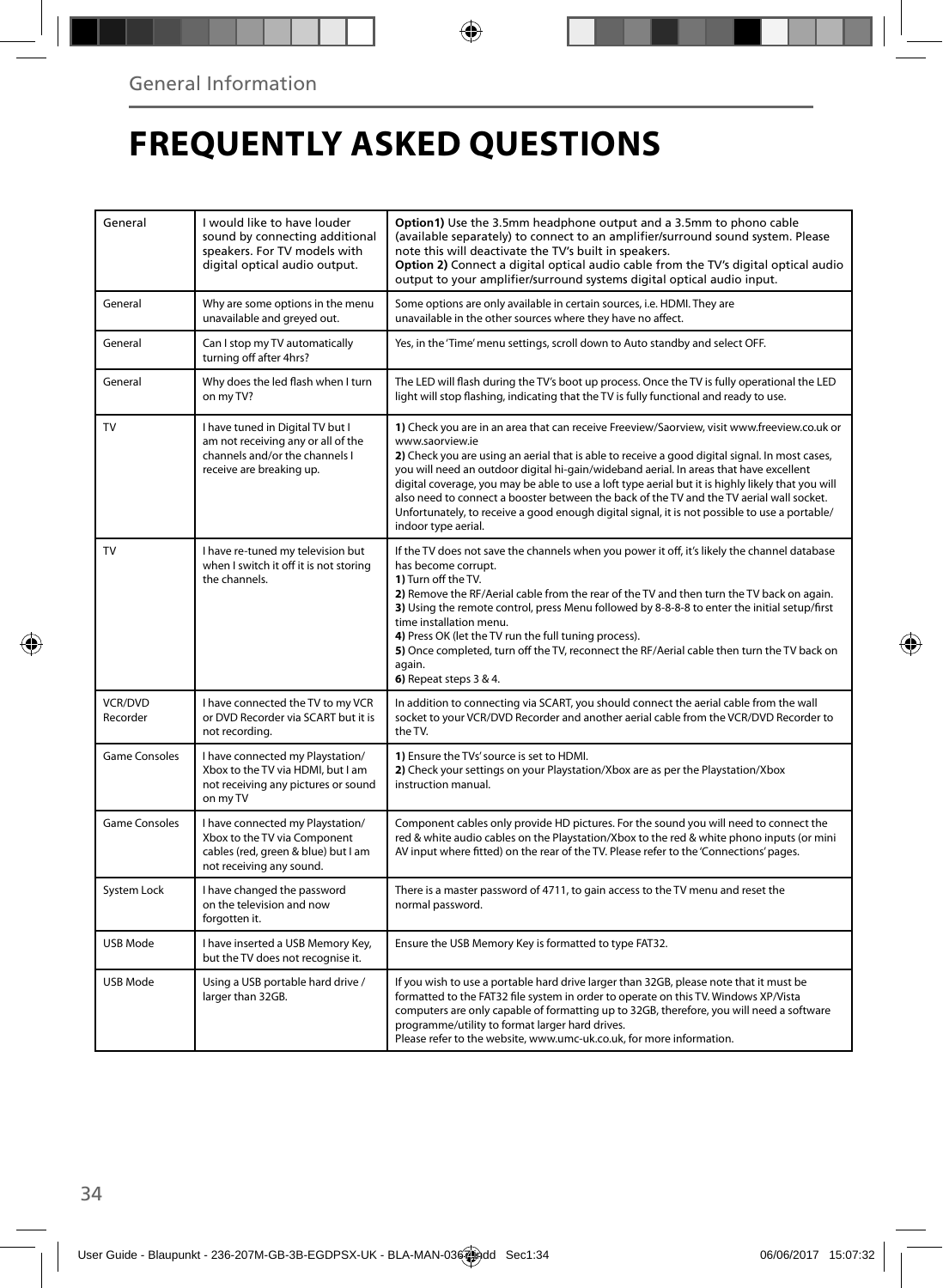# **FREQUENTLY ASKED QUESTIONS**

| DVD (For TV<br>models with<br>DVD only)                           | I have inserted a disc but it is not<br>playing.                                        | 1) Ensure you have inserted the disc facing the correct way.<br>2) Ensure the disc is clean and is not scratched.<br>3) Some copied discs will not play.<br>4) Check the DVD is a region 2 disc – to change the region of the DVD player, refer to<br>www.umc-uk.co.uk, select 'Changing DVD Region' in the 'Product Support' section                                                                                                                                                                                                                                                                                                                                                                                                                                                           |
|-------------------------------------------------------------------|-----------------------------------------------------------------------------------------|-------------------------------------------------------------------------------------------------------------------------------------------------------------------------------------------------------------------------------------------------------------------------------------------------------------------------------------------------------------------------------------------------------------------------------------------------------------------------------------------------------------------------------------------------------------------------------------------------------------------------------------------------------------------------------------------------------------------------------------------------------------------------------------------------|
| DVD (For TV<br>models with<br>DVD only)                           | I have pressed the eject button but<br>the disc is not coming out.                      | To eject the disc hold the stop/eject button for 4 seconds.                                                                                                                                                                                                                                                                                                                                                                                                                                                                                                                                                                                                                                                                                                                                     |
| <b>USB Record</b><br>(For TV models<br>with PVR<br>function only) | I cannot change the channel, access<br>the menu or use the red button.                  | During time shift you cannot change the channel, access the menu or use the red button.                                                                                                                                                                                                                                                                                                                                                                                                                                                                                                                                                                                                                                                                                                         |
| <b>USB Record</b><br>(For TV models<br>with PVR<br>function only) | When using the USB to record the<br>picture 'breaks up' or experience<br>loss of sound. | Check the USB memory stick meets the minimum read speed requirements. Standard<br>definition channels require a read speed of 20 MB/s (Mega Byte per second) and a write<br>Speed of 6 MB/s (Mega Byte per second) HD channels require the read speed of 80 MB/s<br>(Mega Byte per second) and a write speed of 40 MB/s (Mega Byte per second). USB 3.0 sticks<br>should normally ne used where possible.                                                                                                                                                                                                                                                                                                                                                                                       |
| Freeview HD                                                       | I cannot access all Freeview<br>channels.                                               | Some data channels for Freeview can only be obtained when the TV's ethernet port is<br>connected to your router.                                                                                                                                                                                                                                                                                                                                                                                                                                                                                                                                                                                                                                                                                |
| Freeview HD                                                       | I cannot find the Freeview HD<br>channels.                                              | Freeview HD channels found during tuning will be placed in channel positions above 100.<br>For example, 101 (BBC1 HD), 102 (BBC2 HD) etc.                                                                                                                                                                                                                                                                                                                                                                                                                                                                                                                                                                                                                                                       |
| Smart                                                             | I cannot access Smart apps on my<br>Smart TV.                                           | Check your TV is connected to the internet and there is suitable signal strength.<br>You can carry out a Network Test as follows:<br>1) Press Menu on the remote control.<br>2) Select 'Network' Menu then 'Network Test'.<br>3) This will show the status of the internet connection.<br>If you have no internet connection you must re-connect your TV as follows:<br>1) Press Menu on the remote control.<br>2) Select 'Network' Menu then 'Wi-fi config'.<br>3) Then 'Wifi Auto Search'.<br>4) The TV will then automatically search for Networks.<br>5) Select the desired network then enter the Network password.<br>6) The TV will then connect.<br>Note: An icon will appear in the top right hand side of the Application page to show you if<br>the TV is connected to the internet. |
| Smart                                                             | I cannot access content through the<br>Media Server settings                            | Check your TV is connected to your local network and there is suitable signal strength.<br>Check the server devices you are trying to connect with are also on the Network and are set<br>to share content.                                                                                                                                                                                                                                                                                                                                                                                                                                                                                                                                                                                     |
| Smart                                                             | I cannot access content through the<br><b>Wireless Connection settings</b>              | Ensure the device you are trying to mirror onto the TV is correctly paired with the TV.<br>Check the settings on the device, move your device closer to the TV set, check the user<br>guide of the device to ensure it is compatible with this function.                                                                                                                                                                                                                                                                                                                                                                                                                                                                                                                                        |
| Smart                                                             | While using Media Server, access is<br>not possible or connection is slow               | If the folder you are attempting to view contains a large amount of files, it may take a little<br>while to load, this is normal, content may be blocked on the host PC. Reconfigure the host<br>PC to allow external access.<br>Note: Host may not be connected to your network.                                                                                                                                                                                                                                                                                                                                                                                                                                                                                                               |
| Smart                                                             | I cannot access Facebook or Twitter                                                     | Ensure that you have an active account and that your network is not blocking access to<br>these sites.                                                                                                                                                                                                                                                                                                                                                                                                                                                                                                                                                                                                                                                                                          |
| Smart                                                             | The YouTube app does not work<br>and/or is erratic                                      | The Youtube app requires the TV to be set with the correct date and time, please see the<br>'Time Menu' page for further instructions. Ensure your network is not blocking access to<br>YouTube and the speed of your internet connection is fast enough for viewing YouTube<br>content.                                                                                                                                                                                                                                                                                                                                                                                                                                                                                                        |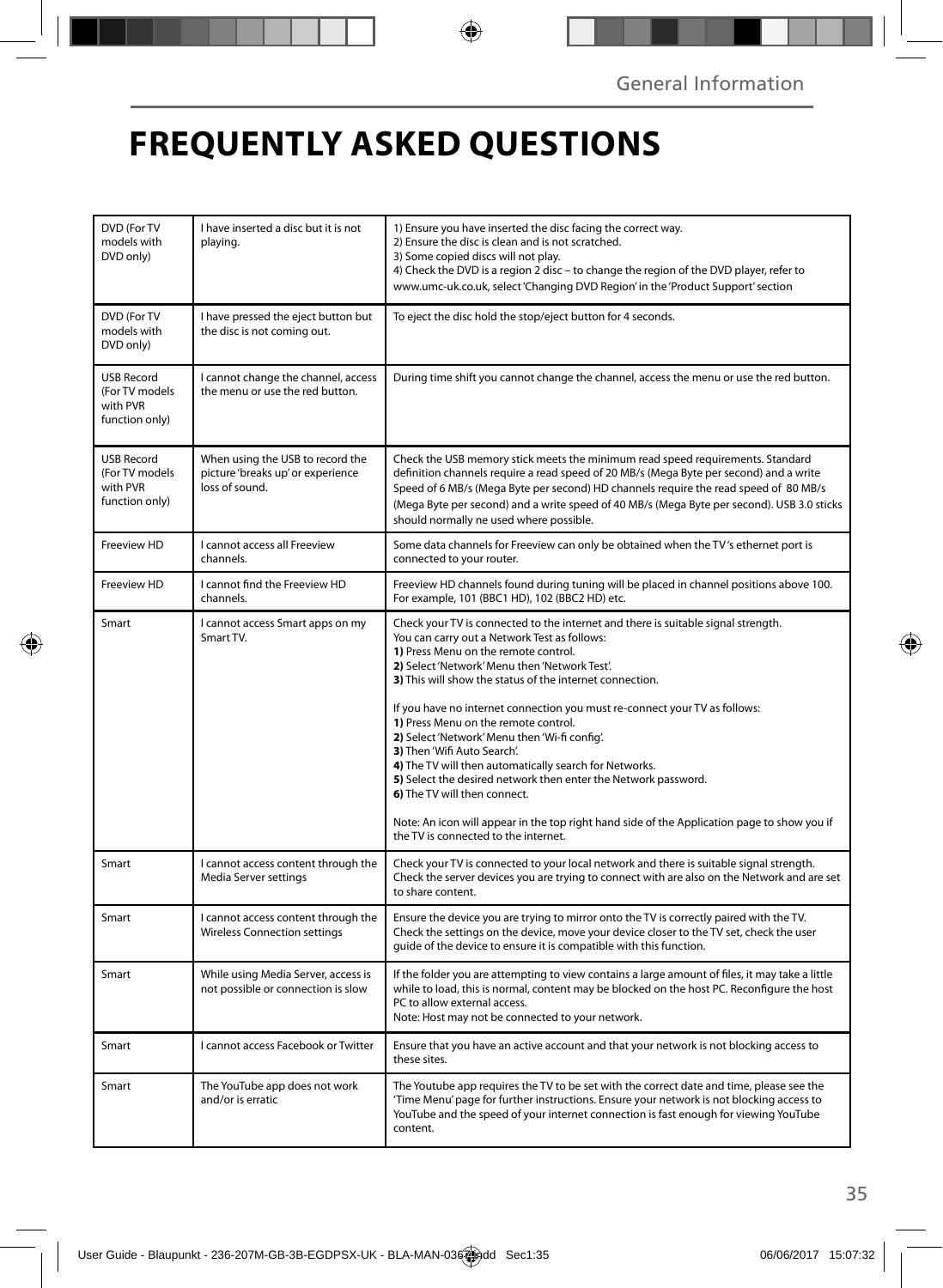# **TECHNICAL SPECIFICATION**

### **Product fiche**

| <b>Trademark</b>                                                                                                                                                                                              | <b>Blaupunkt</b>         |  |
|---------------------------------------------------------------------------------------------------------------------------------------------------------------------------------------------------------------|--------------------------|--|
| <b>Model ID</b>                                                                                                                                                                                               | 236/207M-GB-3B-EGDPSX-UK |  |
| Energy effiency class                                                                                                                                                                                         | A                        |  |
| Visible screen size (diagonal)                                                                                                                                                                                | 60 cm / 23.6 inches      |  |
| On mode power consumption                                                                                                                                                                                     | 25.0W                    |  |
| Annual energy consumption *1                                                                                                                                                                                  | 37 kWh                   |  |
| Standby power consumption *2                                                                                                                                                                                  | < 0.50 W                 |  |
| Off mode power consumption                                                                                                                                                                                    | 0 <sub>W</sub>           |  |
| Screen resolution                                                                                                                                                                                             | 1366 (H) x 768 (V)       |  |
| *1: Energy consumption XYZ kWh per year, based on the power consumption of the television operating<br>4 hours per day for 365 days. The actual energy consumption will depend on how the television is used. |                          |  |

\*2: When the TV is turned off with the remote control/standby button and no function is active.

## **Additional Technical Information**

| <b>RF</b>                       | 75 ohm Antenna / Analog / DVB                                                                                                                                                              |
|---------------------------------|--------------------------------------------------------------------------------------------------------------------------------------------------------------------------------------------|
| Inputs                          | 2 x HDMI, 2 x USB, 1 x RJ45 LAN/Ethernet,<br>1 x SCART, 1 x Mini Component/YPbPr,<br>1 x Mini AV IN - Composite Video/CVBS and L/R Audio<br>shared for Composite Video and Component/YPbPr |
| Sound Outputs                   | 1 x Digital Optical Audio output, 1 x 3.5mm Headphone                                                                                                                                      |
| Speaker / Amplifier Watts (RMS) | 2x5/2x3                                                                                                                                                                                    |
| Voltage and power consumption   | 110-240V 50 / 60Hz<br>25/50W (ecomode/max)                                                                                                                                                 |
| Dimensions including stand (mm) | 560 W x 386 H x 140 D                                                                                                                                                                      |
| Net weight (Kgs)                | 4.3                                                                                                                                                                                        |
| <b>Wall Mounting</b>            | VESA 100 x 100 (mm)                                                                                                                                                                        |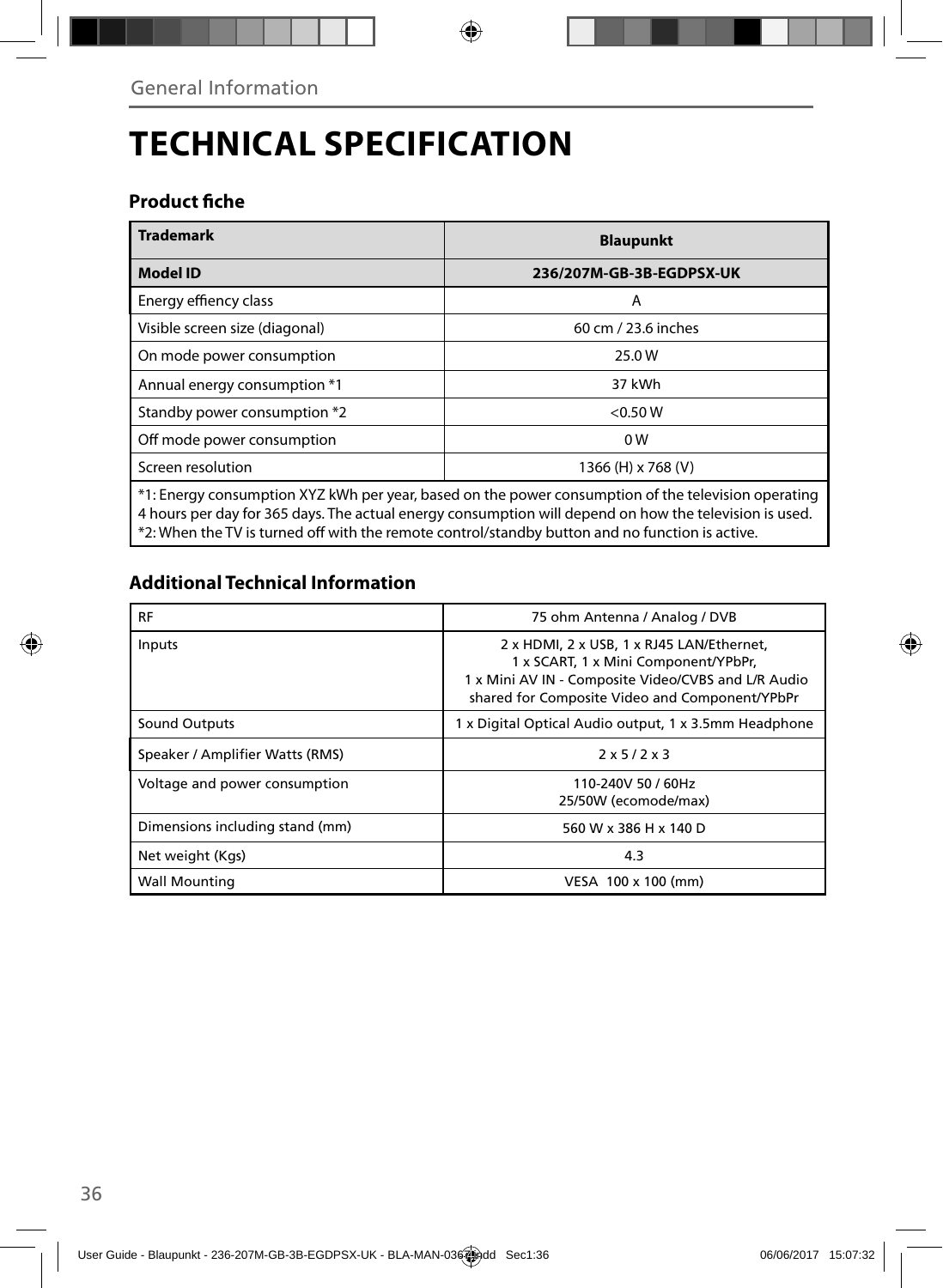# **TECHNICAL SPECIFICATION**

## **Compatible files in USB Mode**

| Media                              | Codec                              | Resolution                            |                                                           | <b>Bit Rate</b>                                                             | <b>File Extension</b>                                                                                                 |
|------------------------------------|------------------------------------|---------------------------------------|-----------------------------------------------------------|-----------------------------------------------------------------------------|-----------------------------------------------------------------------------------------------------------------------|
| Film                               | MPEG1/2                            | 1080P@60fps                           |                                                           | 40Mbps                                                                      | .DAT, .VOB, .MPG, .MPEG,.ts, .trp, .tp, .mp4, .mov,<br>.3gpp, .3gp, .avi, .mkv, .asf                                  |
|                                    | MPEG4                              | 1080P@60fps                           |                                                           | 40Mbps                                                                      | .MPG, .MPEG, .mp4, .mov, .3gpp, .3gp, .avi, .mkv, .asf                                                                |
|                                    | XviD                               | 1080P@60fps                           |                                                           | 40Mbps                                                                      | .mp4, .mov, .avi, .mkv, .asf                                                                                          |
|                                    | Sorenson H.263                     | 1080P@60fps                           |                                                           | 40Mbps                                                                      | .flv                                                                                                                  |
|                                    | H.263                              | 1080P@60fps                           |                                                           | 40Mbps                                                                      | .3gpp, .3gp                                                                                                           |
|                                    | H.264                              | 1080P@60fps                           |                                                           | 80Mbps                                                                      | .flv, .mp4, .mov, .3gpp, .3gp, .ts, .trp, .tp, .avi, .mkv                                                             |
|                                    | <b>HEVC/H.265</b>                  | 2048x1088@60fps                       |                                                           | 30Mbps                                                                      | .mp4, .mkv                                                                                                            |
|                                    | <b>AVS</b>                         | 1080P@60fps                           |                                                           | 40Mbps                                                                      | .ts, .trp, .tp                                                                                                        |
|                                    | $AVS+$                             | 1080P@60fps                           |                                                           | 50Mbps                                                                      | .ts, .trp, .tp                                                                                                        |
|                                    | VC1                                | 1080P@60fps                           |                                                           | 40Mbps                                                                      | .wmv                                                                                                                  |
|                                    | <b>Motion JPEG</b>                 | 640x480@30fps                         |                                                           | 10Mbps                                                                      | .mov, .avi, .mkv                                                                                                      |
|                                    | VP8                                | 1080P@30fps                           |                                                           | 20Mbps                                                                      | .mkv, .webm                                                                                                           |
|                                    | VP <sub>9</sub>                    | 2048x1088@60fps                       |                                                           | 30Mbps                                                                      | .mkv. .webm                                                                                                           |
| Media                              | Codec                              | Frequency                             |                                                           | <b>Bit Rate</b>                                                             | <b>File Extension</b>                                                                                                 |
| Music                              | MPEG1/2 Layer1,<br>2, 3            | $16KHz \sim 48KHz$                    |                                                           | Layer1 32Kbps ~ 448Kbps<br>Layer2 8Kbps ~ 384Kbps<br>Layer3 8Kbps ~ 320Kbps | .avi, .asf, .mkv, .ts, .trp, .tp, .DAT, .VOB, .MPG,<br>.MPEG, .mp3, .wav, (Layer3 - .3gpp, .3pg, .flv,<br>.swf, .m4a) |
|                                    | AC <sub>3</sub>                    | 32KHz, 44.1KHz,<br>48KHz              |                                                           | 32Kbps~640Kbps                                                              | .ac3, .avi, .mkv, .3gpp, .3gp, .mp4, .mov,<br>m4a, .ts, .trp, .tp, .DAT, .VOB, .MPG, .MPEG                            |
|                                    | EAC3                               | 32KHz, 44.1KHz,<br>48KHz              |                                                           | 32Kbps~640Mbps                                                              | .ec3, .3gpp, .3gp, .mp4, .mov, m4a, .ts, .trp, .tp,<br>.DAT, .VOB, .MPG, .MPEG                                        |
|                                    | <b>HEAAC</b>                       | $8$ KHz ~ 48KHz                       |                                                           |                                                                             | .aac, .avi, .mkv, .3gpp, .3gp, .mp4, .mov, m4a, .ts,<br>.trp, .tp, .flv, .rmvb                                        |
|                                    | <b>VORBIS</b>                      | Up to 48KHz                           |                                                           |                                                                             | .mkv, .webm, .3gpp, .3gp, .mp4, .mov, m4a, .ogg                                                                       |
|                                    | <b>LPCM</b>                        | $8KHz \sim 48KHz$                     |                                                           | $64Kbps \sim 1.5Mbps$                                                       | .avi, .mkv, .3gpp, .3pg, .mp4, .mov, .ts, .trp, .tp,<br>.DAT, .VOB, .MPG, .MPEG, .wav, .m4a                           |
|                                    | LBR(cook)                          | 8KHz, 11.025KHz, 22.05KHz,<br>44.1KHz |                                                           | 64Kbps ~ 128Kbps                                                            | .rm, .rmvb                                                                                                            |
|                                    | <b>FLAC</b>                        | 8KHz~96KHz                            |                                                           | $< 1.6$ Mbps                                                                | .mkv, .flac                                                                                                           |
|                                    | DRA                                | $8$ KHz ~ $48$ KHz                    |                                                           | < 512Kbps                                                                   | .ts, .trp                                                                                                             |
| <b>Media</b>                       | <b>File Type</b>                   | <b>Resolution</b>                     |                                                           |                                                                             | <b>File Extension</b>                                                                                                 |
| Photo                              | <b>JPEG</b>                        | 15360x8640, (1920x8 x 1080x8)         |                                                           | Base-line                                                                   | .jpg/.jpeg                                                                                                            |
|                                    |                                    | 1024x768                              |                                                           | Progressive                                                                 |                                                                                                                       |
|                                    | PNG                                | 9600x6400                             |                                                           | Non-interlace                                                               | .png                                                                                                                  |
|                                    |                                    | 1200x800                              |                                                           | Interlace                                                                   |                                                                                                                       |
|                                    | <b>BMP</b>                         | 9600x6400                             |                                                           |                                                                             | .bmp                                                                                                                  |
|                                    | GIF                                | 6400x4800 (800x8 x 600x8)             |                                                           |                                                                             | .gif                                                                                                                  |
|                                    | <b>File Extension</b><br>Container |                                       |                                                           |                                                                             | <b>Subtitle Codec</b>                                                                                                 |
| <b>Internal Subtitle</b>           | mp4                                |                                       | MP4                                                       |                                                                             | DVD Subtitle, UTF-8 Plain Text                                                                                        |
|                                    | mkv                                |                                       | <b>MKV</b>                                                |                                                                             | ASS, SSA, UTF-8 Plain Text, VobSub, DVD Subtitle                                                                      |
|                                    | avi                                |                                       | AVI(1.0, 2.0)                                             |                                                                             | XSUB, XSUB+                                                                                                           |
|                                    |                                    |                                       |                                                           |                                                                             |                                                                                                                       |
| <b>External</b><br><b>Subtitle</b> | <b>File Extension</b>              |                                       | <b>Subtitle Parser</b>                                    |                                                                             | Remark                                                                                                                |
|                                    | .srt                               |                                       | SubRip                                                    |                                                                             |                                                                                                                       |
|                                    | .ssa/ .ass                         |                                       | SubStation Alpha                                          |                                                                             |                                                                                                                       |
|                                    | .smi                               |                                       | SAMI                                                      |                                                                             |                                                                                                                       |
|                                    | .sub                               |                                       | SubViewer, MicroDVD, DVDSubtitleSystem,<br>Subldx(VobSub) |                                                                             | SubViewer 1.0 & 2.0 Only                                                                                              |
|                                    | .txt                               |                                       | TMPlayer                                                  |                                                                             |                                                                                                                       |